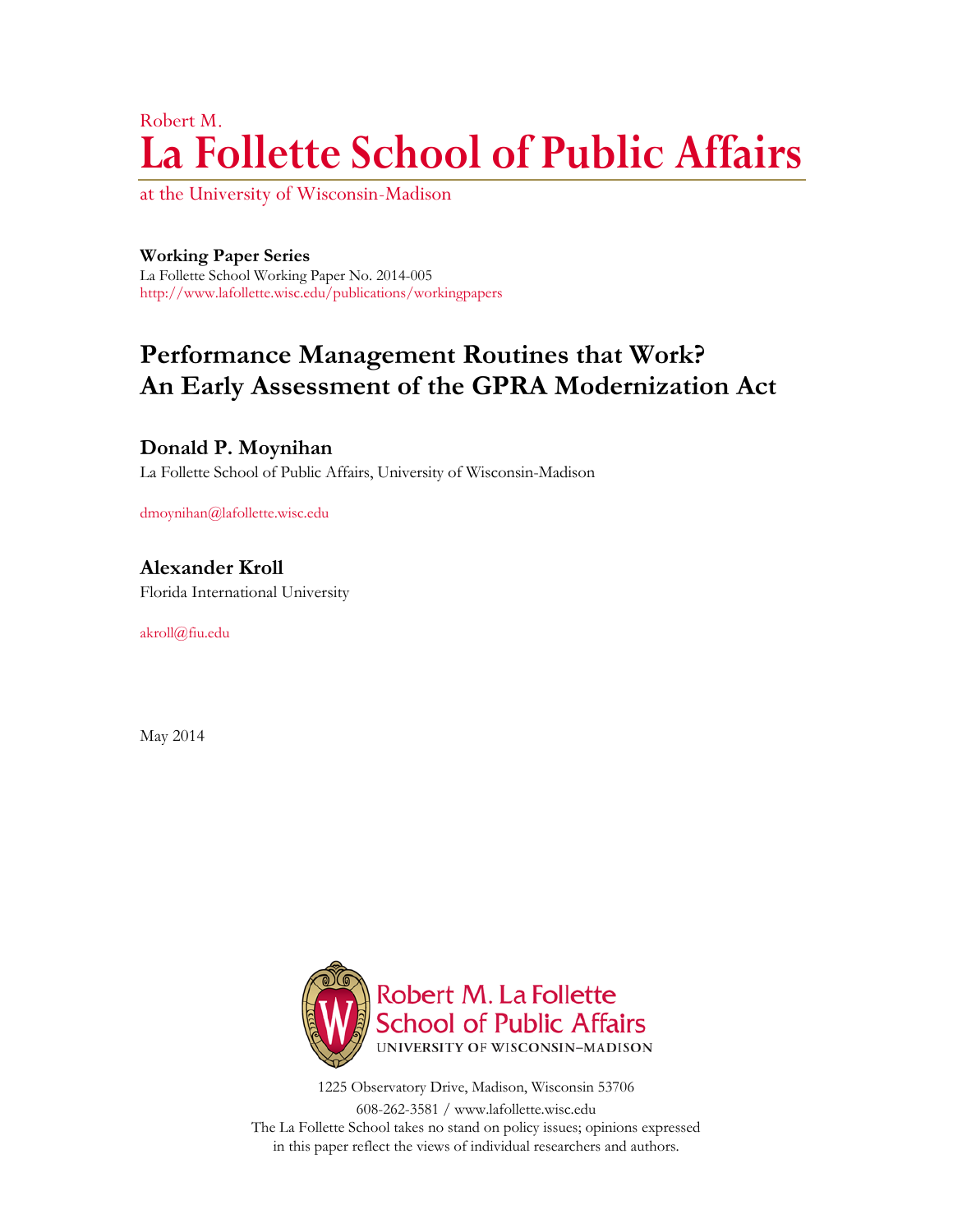# **Performance Management Routines that Work? An Early Assessment of the GPRA Modernization Act**

Donald Moynihan University of Wisconsin-Madison dmoynihan@lafollette.wisc.edu &

Alexander Kroll Florida International University akroll@fiu.edu

Comments and feedback welcome

Acknowledgements: Professor Moynihan received support from the Jerry and Mary Cotter Faculty Fellowship for this research. We are also indebted to the Government Accountability Office for sharing their survey data.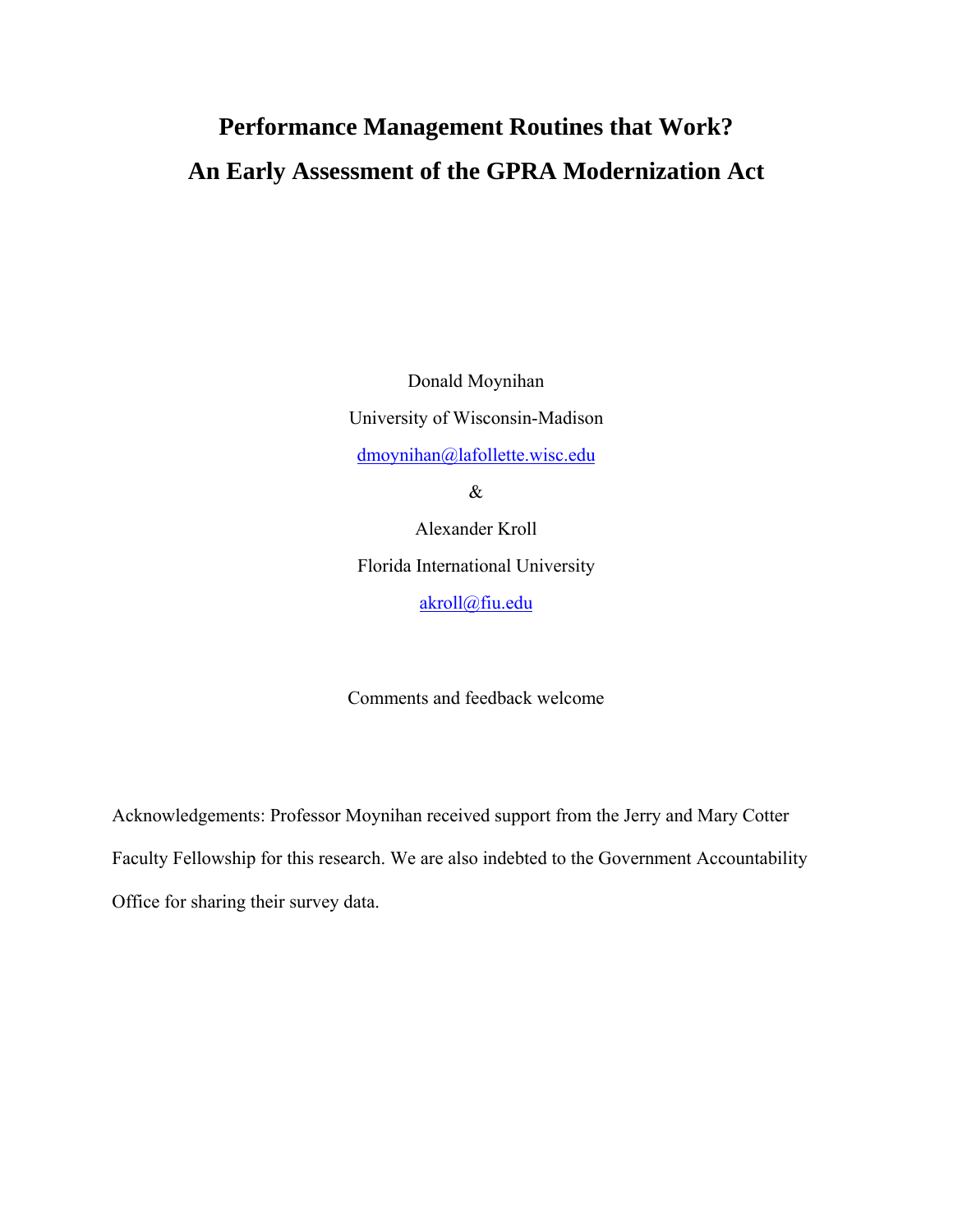# **Abstract**

The GPRA Modernization Act of 2010 provides the latest chapter in a history of US federal performance reforms that have largely failed to meet expectations. Will the Modernization Act be any different? This paper offers an early systematic assessment, and the results provide grounds for optimism. Managerial use of performance data was an explicit goal of the Modernization Act, a goal that previous federal reforms failed to achieve. The Act established a new series of performance routines to encourage performance information use. Our analysis of GAO survey data shows that as federal managers experience those routines, they are more likely to report using performance data to make decisions. Specifically, routines centered around the pursuit of cross-agency priority goals, the prioritization of a small number of agency goals, and data-driven reviews are all associated with higher rates of performance information use. We also find that managers in better-run data-driven reviews also report using performance data at higher levels.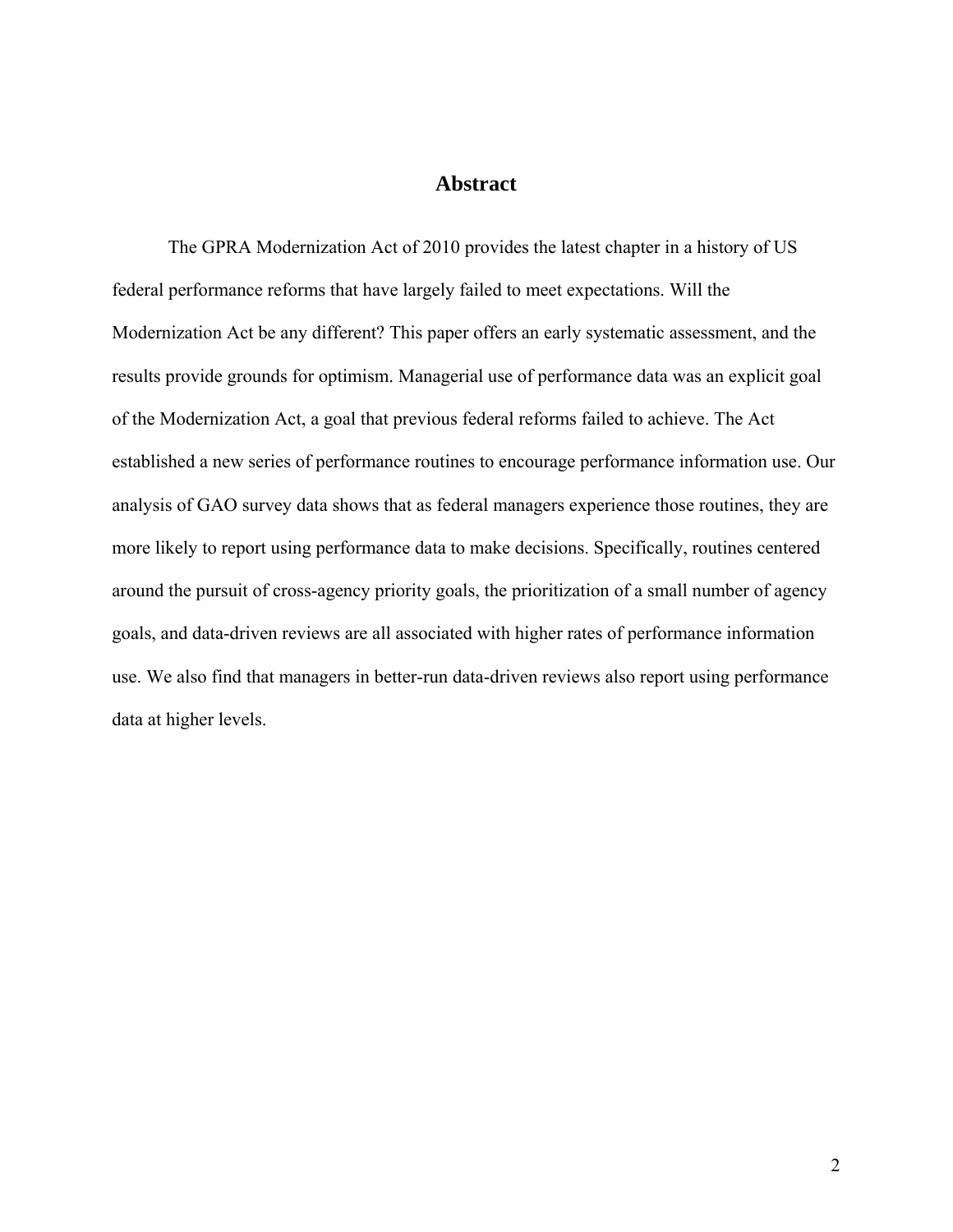# **Introduction: The Continuing Triumph of Hope over Experience?**

In 1986, Downs and Larkey characterized the persistence of performance management and other reforms with a strong rational imprint as a "triumph of hope over experience." Both the allure and practical difficulties of such reforms are simultaneously so great that policymakers seem doomed to repeat the same failures again and again. Their warning appeared prescient to those who observed a new generation of such reforms, which took inspiration to varying degrees from the New Public Management, but which remain in force even as New Public Management no longer serves to frame discussions on public sector design. For example, Radin's (2012) account of the last 50 years of US federal management reforms echoes the "triumph of hope over experience" theme, narrating a series of rational designs increasingly out of step with the growing complexity of government.

Just within the context of managerial reforms that rely on performance measures, there is a growing acknowledgement that they have not lived up to expectations. Most OECD countries claim to have some sort of performance budgeting and management system in place (OECD, 2007; 2013), but the OECD generally categorizes such systems as presentational: there may be a formal process in place to collect and disseminate data, but there is little sense that they are being used. If anything, the use of such data appears to have declined for major decisions in recent years (OECD 2013). A recent meta-analysis of empirical studies of performance reforms concluded that "performance management has not been particularly successful at improving performance in public organizations" (Gerrish and Wu, 2013, 391).

In late 2010, the GPRA Modernization Act was passed, the latest iteration of performance reforms for the US federal government. This paper offers an early – and to our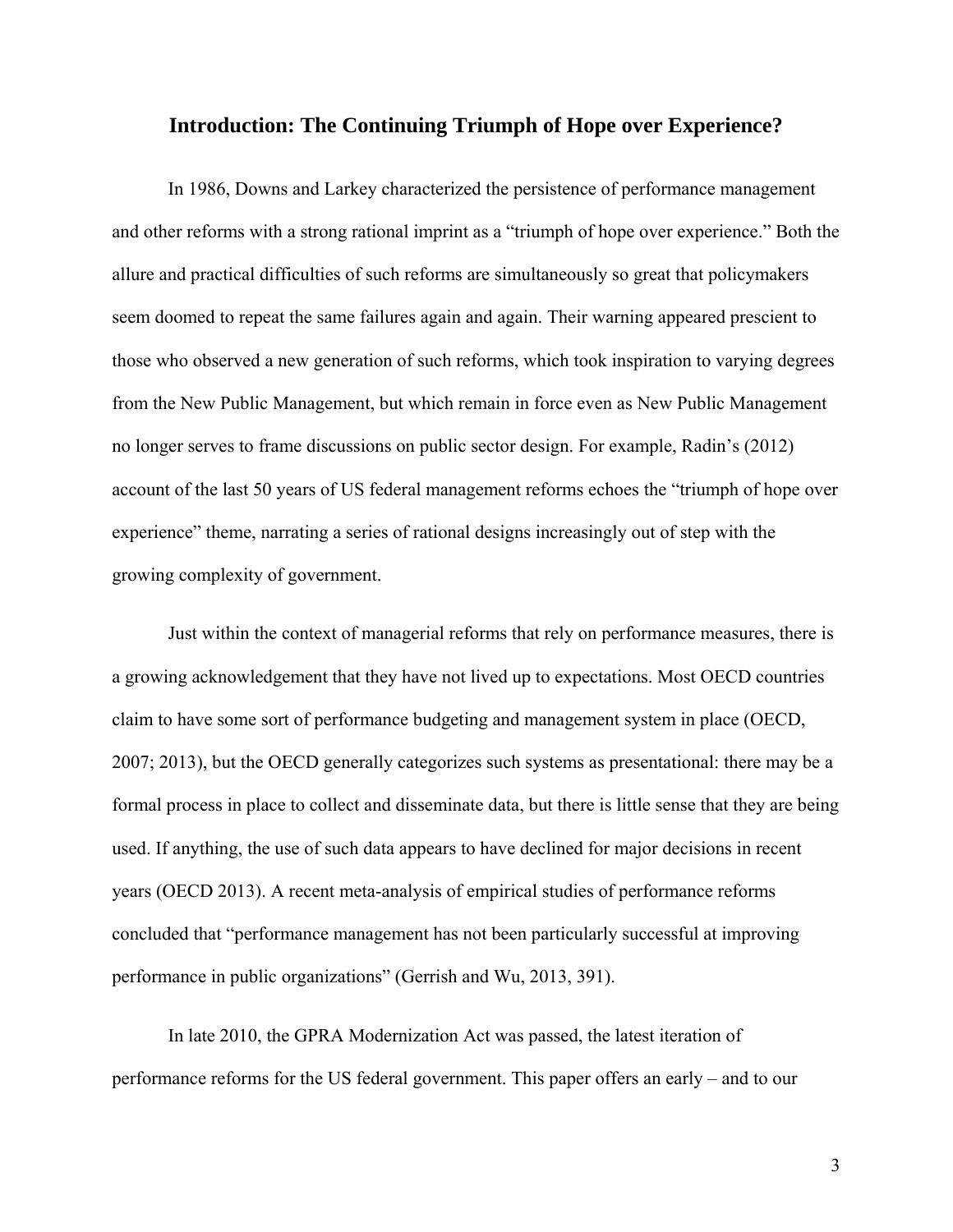knowledge the first – systematic scholarly assessment of whether the Modernization Act is achieving its goals. We examine if new routines put in place by the Act are associated with higher use of performance information, an explicit goal of the architects of the reform. Our analysis offers some reasons for optimism.

Using a "reforms as routines" framework, discussed in the next section, we suggest that the Modernization Act put in place a series of routines that went beyond data creation and dissemination and sought to establish organizational conditions for greater use of performance data. Specifically, routines centered around the pursuit of cross-agency priority goals, the prioritization of certain agency goals, and routine data-driven reviews are associated with higher rates of performance information use. We also find that the quality of the implementation of data-driven reviews is associated with higher performance information use. We detail these routines in the sections that follow, and analyze them using a 2013 Government Accountability Office (GAO) survey of federal officials. We conclude by speculating that the Modernization Act is working differently from previous performance reforms precisely because it sought to learn from the experience of those reforms. In this respect, the Modernization Act represents a triumph of hope *and* experience.

# **Reforms as Routines**

Assessments of performance reform initiatives in the US federal government in the last 20 years fit a general pattern of dashed expectations. The Government Performance and Results Act (GPRA) of 1993 required agencies across government to engage in systematic strategic planning and performance measurement. The now-defunct Program Assessment Rating Tool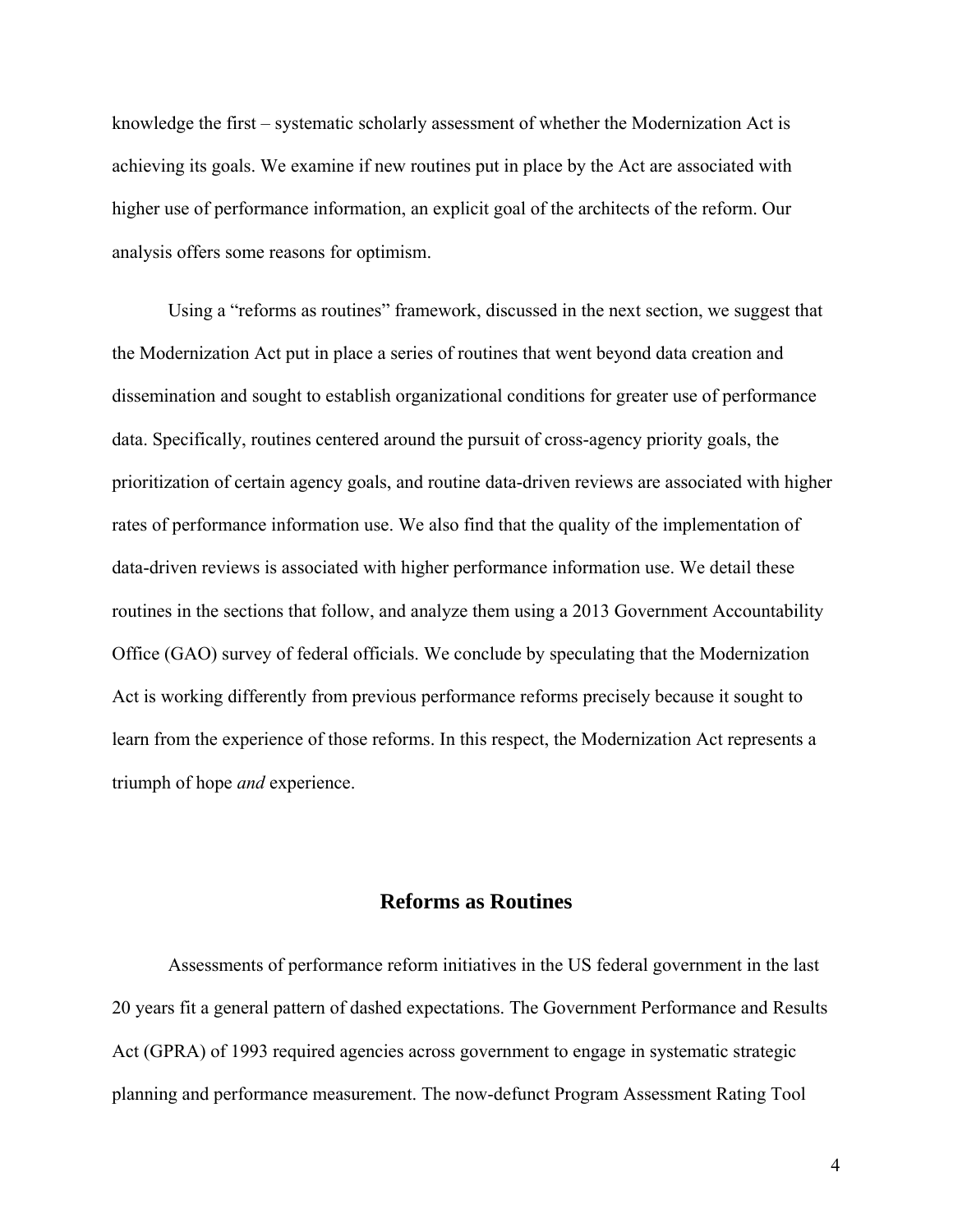(PART), introduced by President George W. Bush, sought to classify the effectiveness of all federal programs based on a mixture of performance, evaluation, and other information. While both reforms have had their champions and been adopted elsewhere, they have also been subject to sharp criticism. For example, GPRA and PART have both been criticized as at odds with the disaggregated design of US government (Radin 2000; Frederickson and Frederickson 2006). PART was further criticized for a partisan pattern of implementation (Lavertu, Lewis and Moynihan 2013), undercutting government attention to policymaking (White 2012), and failing to connect to budget outcomes (Heinrich 2012).<sup>1</sup>

While some of the critiques of GPRA and PART point to the unanticipated consequences of reform, the most damning assessment was that the reforms failed their own basic goal of making the systematic use of performance data a norm within government. Policymakers had reached such judgments (OMB 2001; Zients 2009, see also Moynihan and Lavertu 2012, 593-4), spurring a desire for a new approach to performance management.

Moynihan and Lavertu (2012) argued we could better design and test performance reforms by conceptualizing them in terms of the organizational routines they created and altered, and establishing if these routines resulted in behavioral change. The "reforms as routines" analytic strategy reflects a classic and enduring claim from organizational theory: organizational life is structured by the routines individuals experience in their work (Levitt and March 1988). Performance management reforms serve as meta-routines, that is, routines that structure more micro routines, usually in the name of regularizing creativity and improvement as stable outcomes (Alder, Goldoftas and Levine 1999). GPRA and PART established routines centered on the creation and dissemination of data. The result was that involvement in these routines facilitated passive use of performance data to comply with existing performance reporting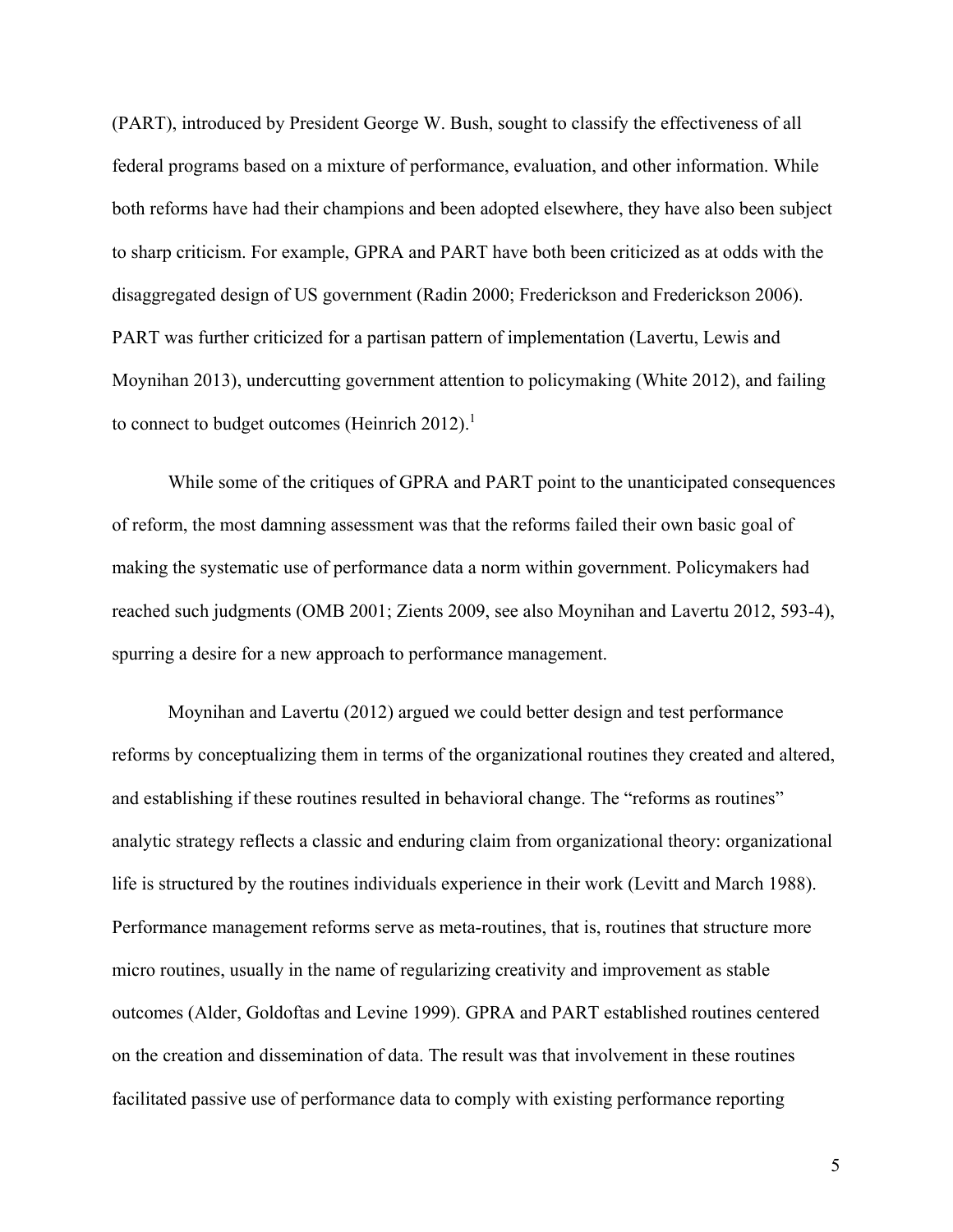requirements. However, neither GPRA nor PART was associated with more purposeful use of performance data to make management, program, or resource allocation decisions (Moynihan and Lavertu 2012).

Creating and sharing data are, of course, necessary precursors for the use of performance data. But the poor record of success for such systems suggests that routines of data creation and dissemination are not sufficient. This critique has taken other forms. For example, Schick (2001, 43) argued that "The great mistake of the performance measurement industry is the notion that an organization can be transformed by measuring its performance," suggesting that such a logic had it precisely backward, "...organizational change has to precede, not follow, performance measurement." Observations of the US approach to performance management portrayed greater attention to measures, but with relatively few tools or flexibilities provided to managers (Moynihan 2008). Common across these critiques is the idea that performance reforms, in the US federal context at least, established a mismatch between the design of routines and expectations for outcomes. As a result, the reforms were inherently unable to live up to the lofty expectations that accompanied their adoption. In this respect, they exemplified one more case of the folly of rewarding A, while hoping for B (Kerr 1975).

The next section explains the GPRA Modernization Act, and details the new organizational reforms it sought to establish.

# **The GPRA Modernization Act**

In the aftermath of President Obama's election, it was clear that performance management would be a priority for the new President, as it had been for George W. Bush. In his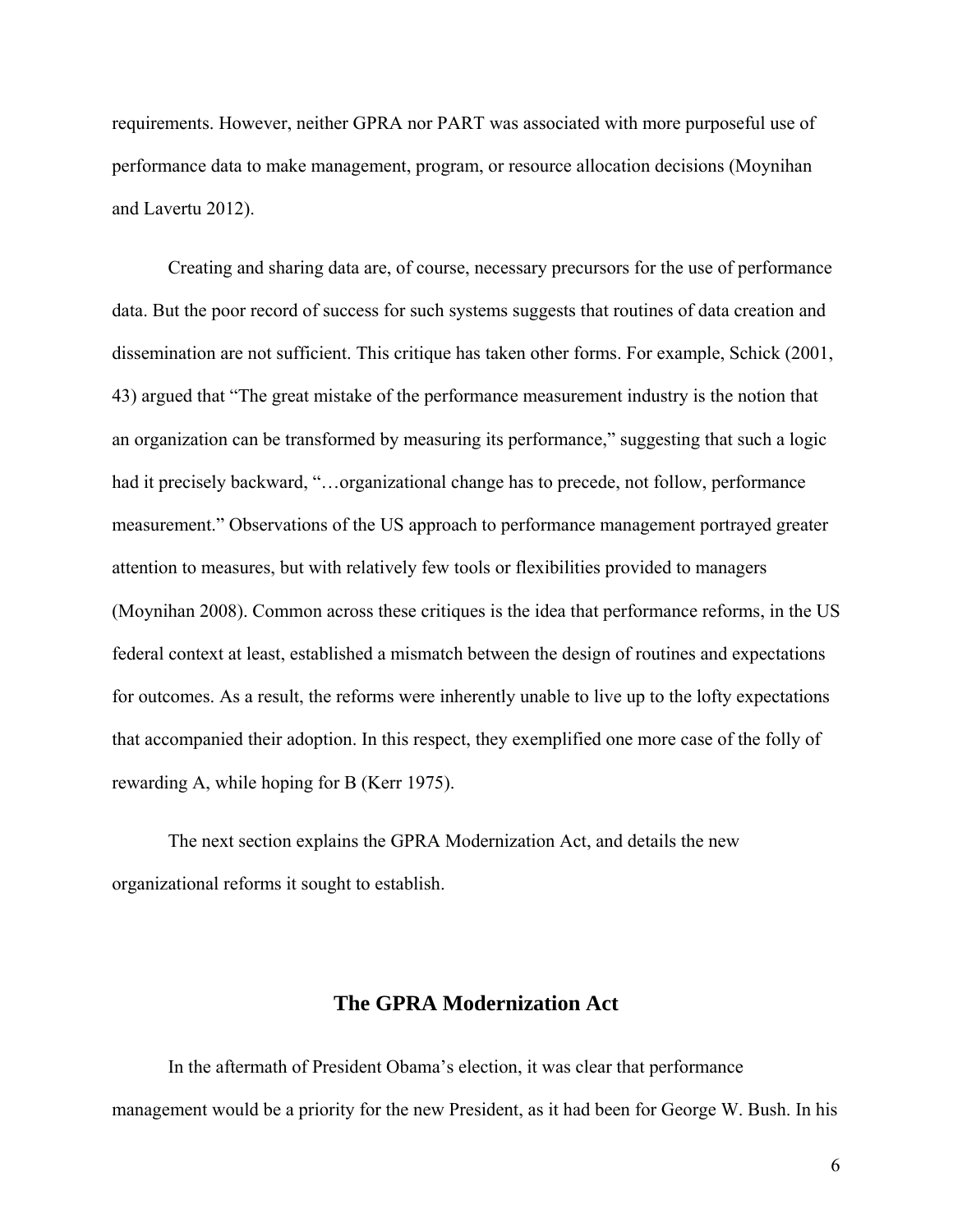inaugural speech, Obama presented himself as a result-minded pragmatist: "The question we ask today is not whether our government is too big or too small, but whether it works -- whether it helps families find jobs at a decent wage, care they can afford, a retirement that is dignified. Where the answer is yes, we intend to move forward. Where the answer is no, programs will end."<sup>2</sup> This formulation announced a continuing emphasis on the importance of performance data (if not its actual use) that has characterized the US federal government in recent decades. There were other aspects of continuity with the Bush years. First, the President made the Office of Management and Budget (OMB) the spear-carrier of his management initiatives, a contrast with the Clinton administration's reliance on the National Performance Review. Second, some of the specific initiatives of the Bush-era performance system were maintained. These included executive orders that established performance improvement officers and chief operating officers in each agency, positions that would be placed into statute when the Modernization Act was passed.

It was also clear that President Obama would do away with the much of the agenda of his predecessor. PART, which had enveloped the OMB's time and attention (White 2012), was stopped. Though the Bush administration had also argued for the importance of performance information use as a goal of management reform, this framing became even more pronounced under the Obama administration (OMB 2009; Zients 2009). In recent Senate testimony that summarized the experience of the Obama administration, Shelly Metzenbaum (2014, 3), who served as Associate Director for Performance and Personnel Management at OMB said: "The idea was to get agencies to use goals to communicate priorities and to use performance data to figure out how to improve and enlist others in that effort. Useful, useful, useful. That was, and I believe still is, the mantra. If goals and measurement are not being used, they are useless and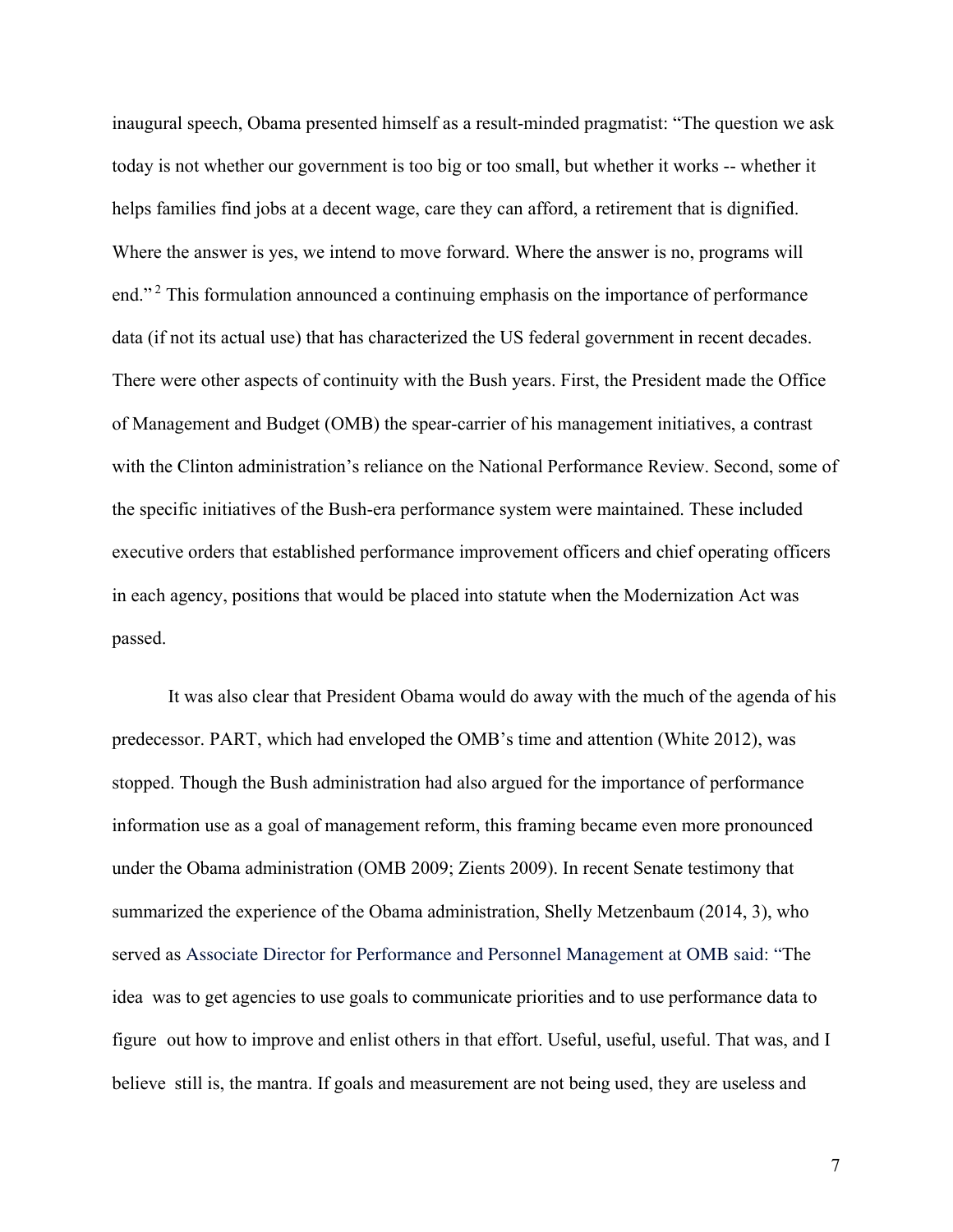sometimes even wasteful." The GAO had noted the lack of progress in the use of performance data, and submitted reports and testimony to Congress on potential improvements. There was also a general sense from Congressional staff that neither GPRA nor PART information were being widely used (Frisco and Stalebrink 2008; Moynihan 2008).

In some respects the Modernization Act maintained or only slightly modified many of the basic routines of GPRA. Strategic planning was moved from a five-year to a four-year timeframe, to align with Presidential calendar. The requirement for an annual performance plan remained. The Act sought to better integrate measurement and strategic goals, and created a new process of annual agency performance reviews by OMB, with the potential for remedial action if an agency consistently failed to achieve goals.

While the idea of revising GPRA had been discussed for a number of years, some of the key aspects of the Modernization Act had already been initiated by the Obama administration before the Act was passed. For example, every significant goal was also to be associated with a particular individual – a "goal leader" – whose name would be publicly associated with a specific goal.

The routines we examine can also be traced to OMB political appointees in reports written prior to joining the administration (Metzenbaum 2009), in statements to Congress (Zients 2009), and in the President's first budget proposal (OMB 2009). These include the use of agency priority goals, cross-agency priority (CAP) goals, and regular data-driven reviews. Common to all of these routines are requirements for active contribution of individual time and interaction with other organizational actors (and in some cases with members of other organizations). These two requirements alter the practical experience of organizational life, and in doing so, they are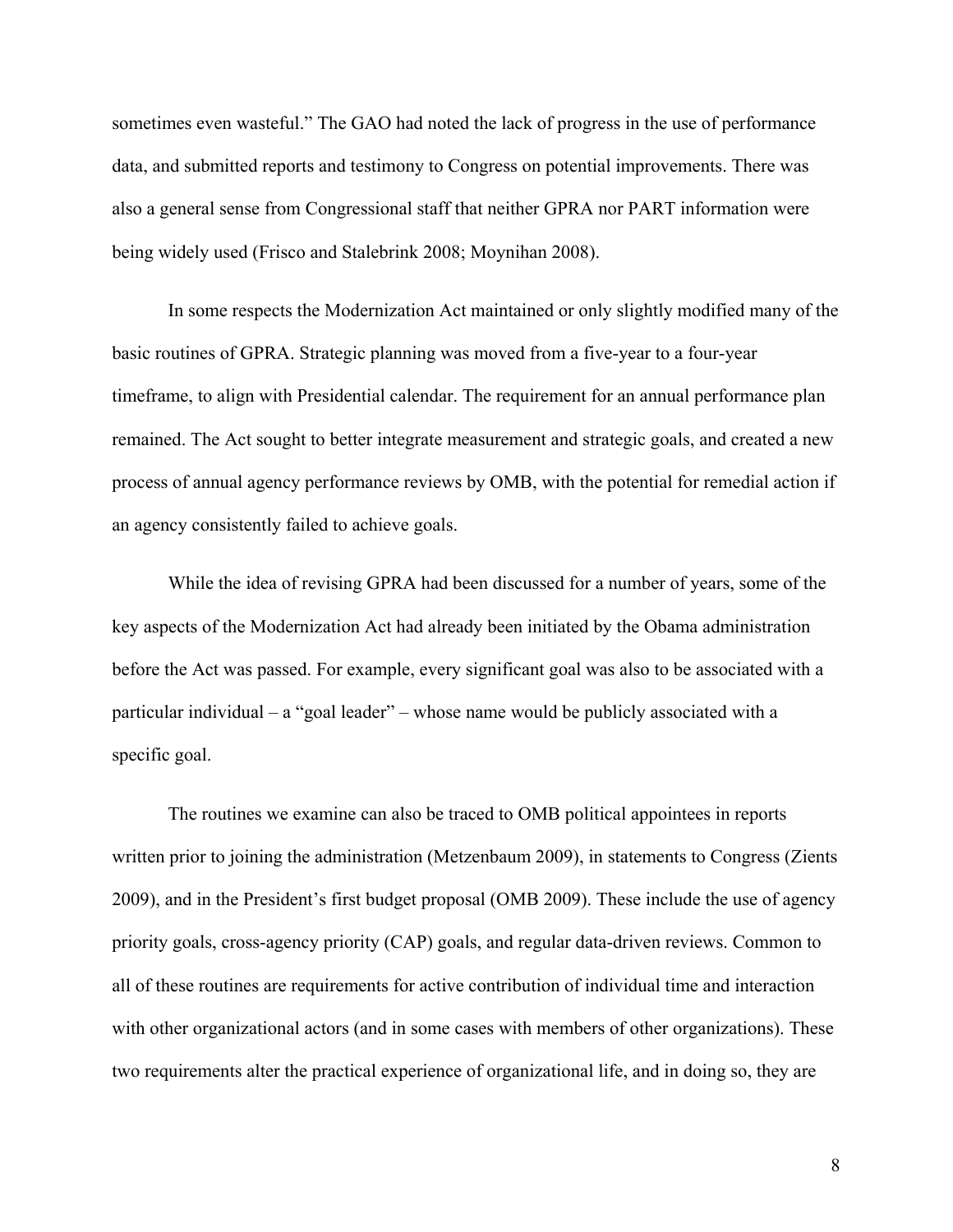expected to reorient how individuals view their organizational role and actions, and how they relate to organizational norms (Levitt and March 1988). In the next sections we introduce the three primary routines we examine, the theory behind them, and how they are reflected in the Modernization Act (see Table 1 for a summary).

| New Routine                           | <b>Implied Critique of Prior Approach</b>                                                                                                            | Modernization Act Solution                                                                          |
|---------------------------------------|------------------------------------------------------------------------------------------------------------------------------------------------------|-----------------------------------------------------------------------------------------------------|
| Cross-Agency<br><b>Priority Goals</b> | Basic structure of organizational life,<br>and pattern of performance systems<br>give little attention to need for<br>collaboration to achieve goals | Routine of goal coordination:<br>identify cross-cutting goals,<br>which agencies contribute to them |
| Agency-<br>priority goals             | Too many goals erode goal clarity,<br>fail to engage leaders or followers                                                                            | Routine of prioritization: require<br>leaders to commit to small<br>number of visible goals         |
| Quarterly<br>reviews                  | Vast amount of performance data<br>collected, but no routines to compel<br>organizational actors to examine<br>these data                            | Routine of data-driven reviews:<br>require quarterly reviews of<br>performance information          |

*Table 1: The Purpose of New Performance Management Routines* 

#### **Cross-Agency Priority Goals: Routines of Goal Coordination**

The first routine we consider are routines of goal coordination. The Modernization Act called for a substantive govenrmentwide plan that featured crosscutting federal government goals, which OMB has labeled as cross-agency priority goals. In turn, agency plans need to identify how they contributed to these goals. Each CAP goal has a goal leader assigned to it (in practice this has often been a White House official sharing duties with an agency representative), and it is subject to quarterly reviews. OMB staff are directed to ensure the existence of common indicators to be used for different agencies that contribute to CAP goals and to consider management challenges that might weaken these goals. The goals were intended to be small in number and long-term in nature (revised or updated every four years), a nod to the difficulties in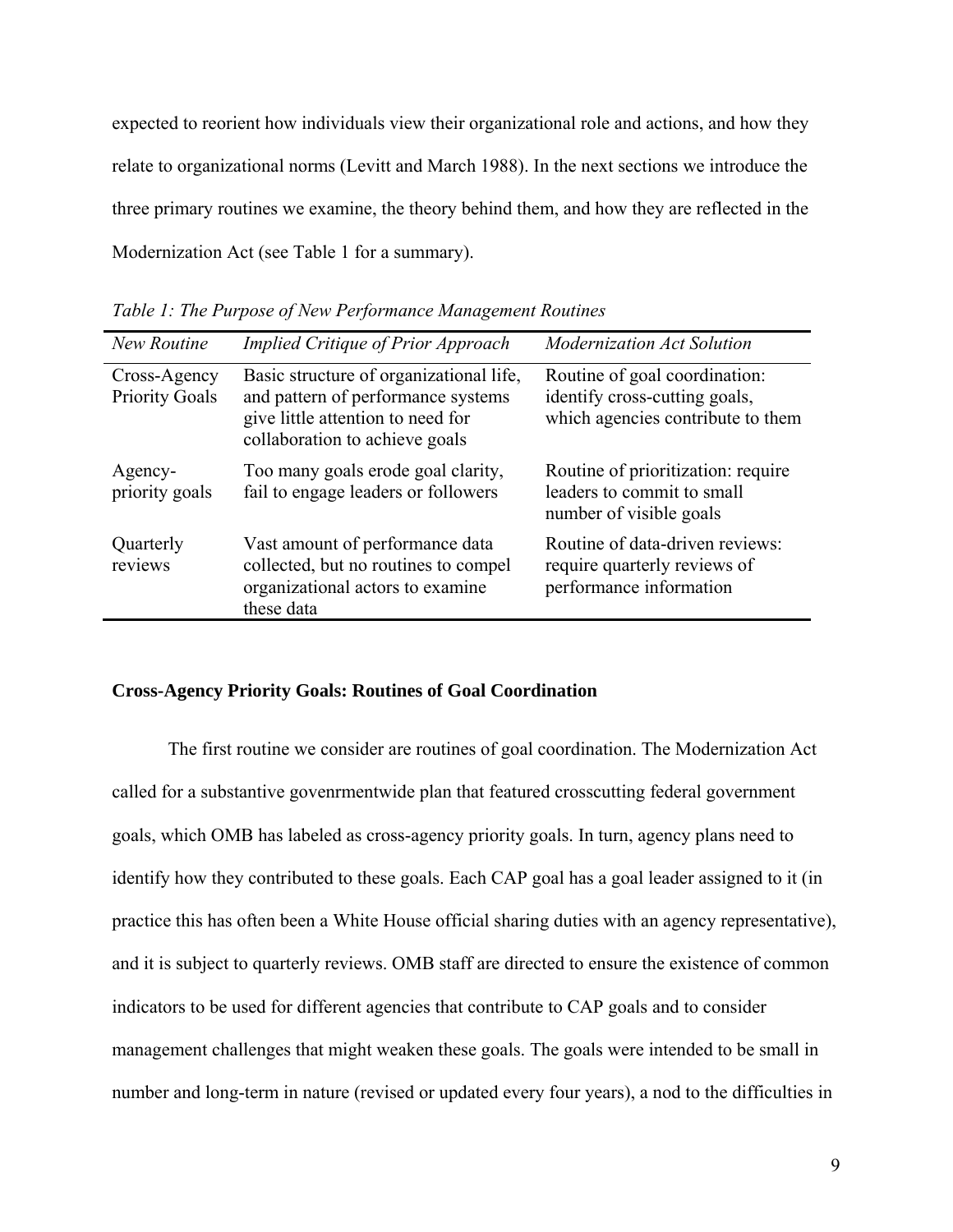coordinating different agencies toward some of the most challenging policy objectives. The goals could also include a mixture of explicit policy objectives and management-focused changes. One example of a current CAP policy goal is "More than double Federal government consumption of electricity from renewable sources to 20% by 2020 and improve energy efficiency at Federal facilities as part of the wider strategy to reduce the Federal Government's direct greenhouse gas emissions by 28 per cent and indirect greenhouse gas emissions by 13 per cent by 2020 (2008 baseline)." An example of a management-focused CAP goal is "Deliver world-class customer services to citizens by making it faster and easier for individuals and businesses to complete transactions and have a positive experience with government."

This routine of goal coordination addresses a fundamental governance challenge. Governments and their routines are largely structured around agencies, but many pressing goals cut across the responsibility of multiple agencies (Fountain 2013). While at an abstract level, managers may understand and agree that crosscutting goals are important, the basic structure of organizational life directs them instead toward organizational priorities. The problem of fostering coordination in such circumstances is equivalent to a central problem of managing networks: how to direct attention toward collective goals when incentives and norms may direct attention toward organizational outcomes (Provan and Lemaire 2012). The Modernization Act's reliance on specifying collective goals and identifying shared responsibilities toward those goals is likewise consistent with practices to overcome this problem in a collaborative setting (McGuire 2006).

By instituting routines for agencies to relate their actions to CAP goals, the Modernization Act explicitly sought to break with the traditional implementation of performance systems, which have tended to maintain, or even reinforce organizational boundaries. Traditional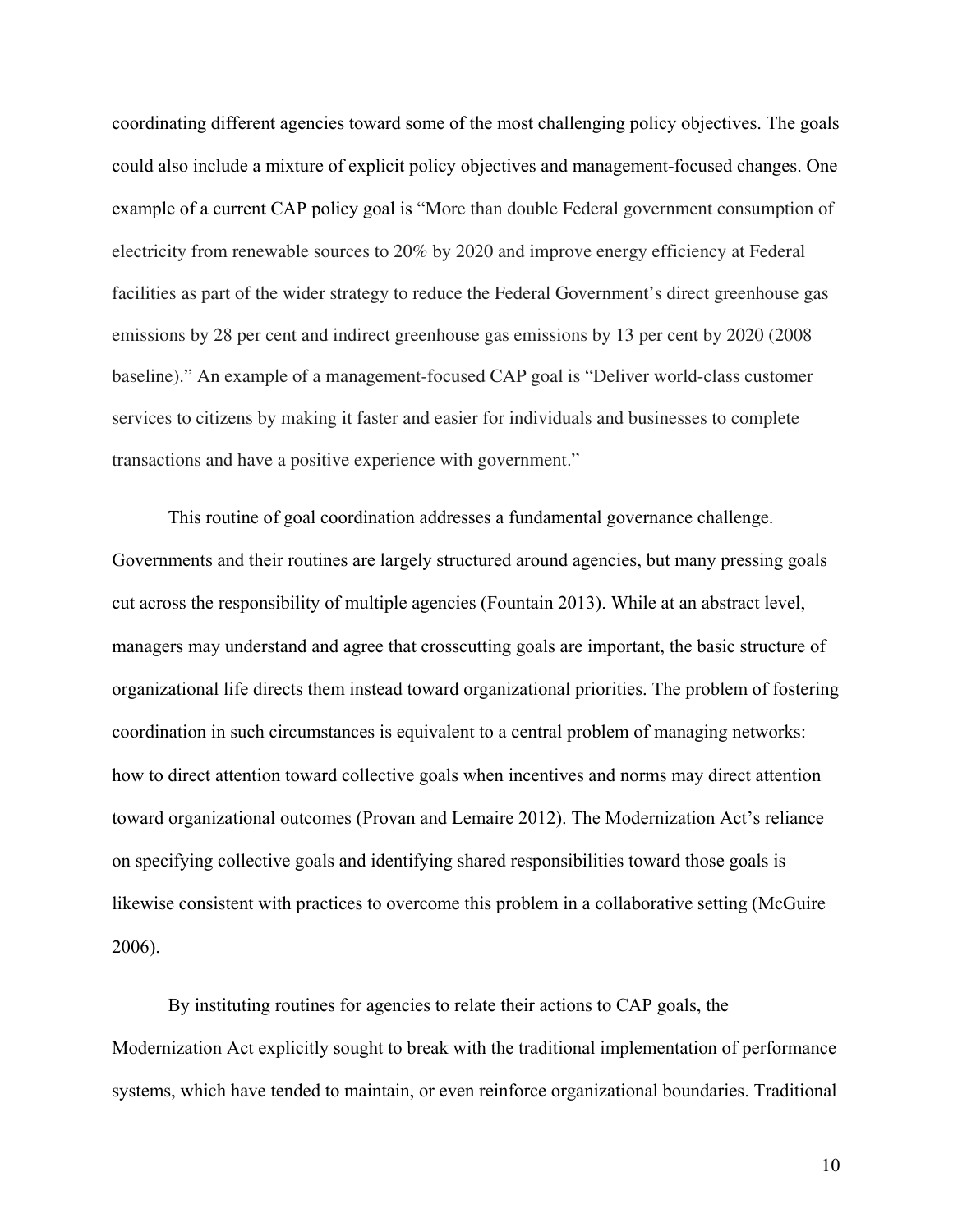routines of data creation are largely organization-centered, without systematic attention to how multiple agencies might be working on the same or overlapping goals. While GPRA had required a governmentwide plan, in practice this plan became a subsection of the President's annual budget proposal, without in-depth or sustained attention to crosscutting goals. The Senate report on Modernization Act made the case for CAPs by pointing out that "(u)nfortunately, GPRA compliance currently is largely an independent exercise among agencies, with agency performance plans largely focused on goals directly related to agency statutory missions" (Committee on Homeland Security and Governmental Affairs 2010, 8). OMB's Chief Performance Officer, Jeff Zients, struck a similar note in testifying to the Senate (2009, 2-3): "Too often in the past targets have been internal and process oriented. Similarly, achieving broad government outcomes often requires contributions from multiple actors across different agencies and often inside and outside of government. Goals and measurements must support coordination across these organizational boundaries."

Simply introducing CAP goals may elevate attention to performance data in decisions. But there are other theoretical logics for why CAP goals may matter. First, the content of the goals may appeal to employee prosocial motivations in a way that operation goals do not. As suggested by the examples of CAP goals offered above, crosscutting goals seek to capture visible, ambitious and profoundly important governance outcomes of high relevance to the public and public employees. Prior work suggests that performance information use increases when individuals believe these data help employees to make a difference to society (Moynihan, Pandey and Wright 2012). Second, by articulating a collective goal, identifying other actors also pursuing that goal, and requiring interaction in this collective, CAP goals may increase performance information use by establishing a sense of collective enterprise and shared norms.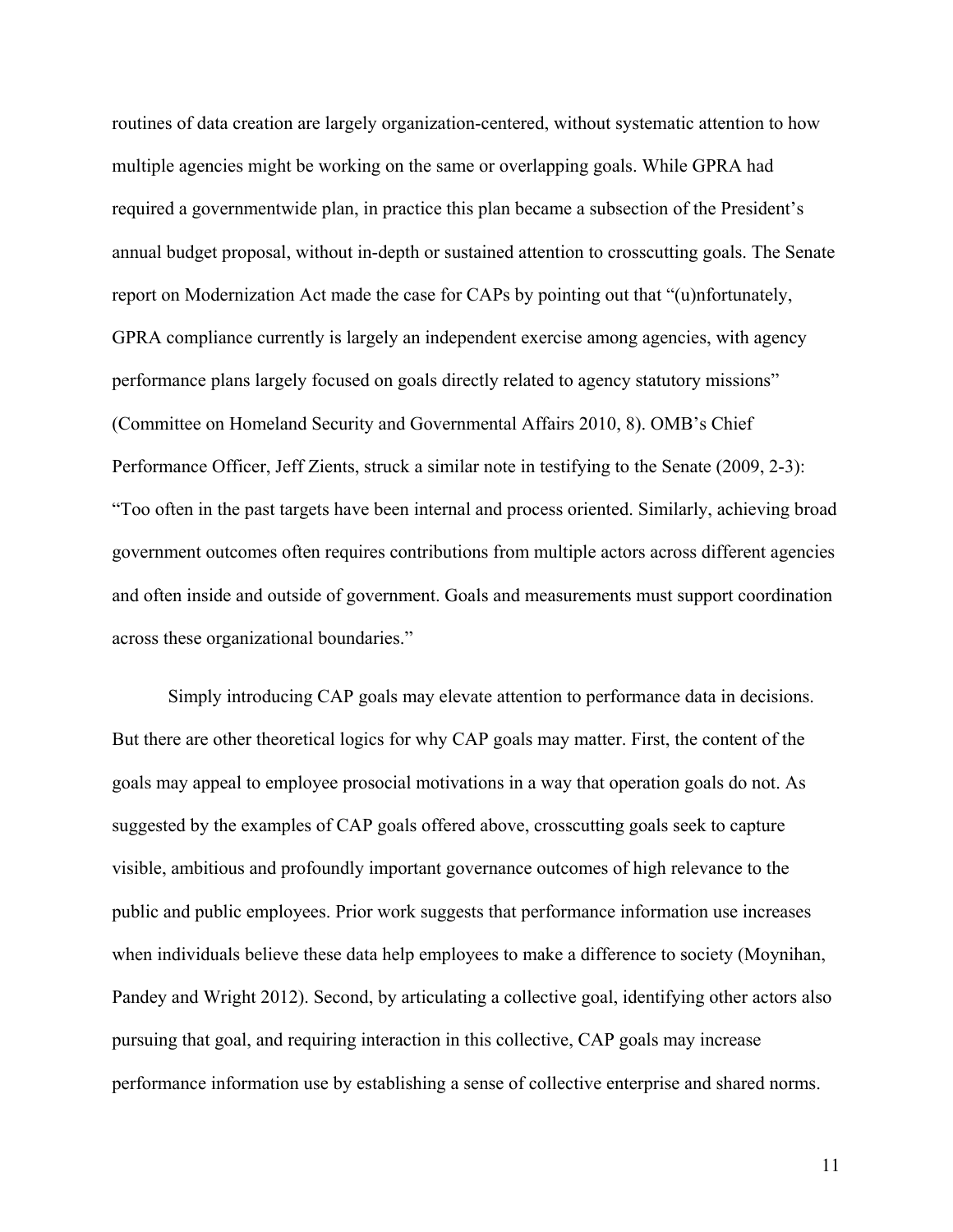Research on collective goals suggests that as individuals learn that others are engaged in a shared effort toward common goals, their behavior becomes more goal-congruent (Shteynberg and Galinsky 2011), and Kroll (2013) finds that performance information use increases as managers perceive this behavior as a social norm shared by their direct peers.

There is little research on how goal coordination matters to performance information use, though one study of English local government shows that challenging and cross-cutting goals motivates strategic partnerships to achieve better outcomes (Andrews, Downe and Guarneros-Meza 2013). Consistent with the theory outlined above, we propose the following hypothesis.

*H1: Routines of goal coordination are associated with the use of performance information for decisions.* 

#### **Agency Priority Goals: Routines of Goal Prioritization**

The Modernization Act also required agency leaders to identify "agency priority goals" from the broader list of agency goals. No more than five can be identified per agency, and the goals are intended to reflect short-term targets that can be achieved within a two-year time frame. As with CAPs, each goal has a goal leader, and is subject to quarterly reviews.

Why require an agency to explicitly prioritize a small subset of goals that would likely otherwise appear in a performance plan? A central premise for performance management, drawn from goal-setting theory, is that goal clarity motivates use (Metzenbaum 2009). Prior research shows that quantified strategic goals have been linked to positive organizational effects (Boyne and Chan 2007), and the experience of goal clarity is associated with greater performance information use (Moynihan and Pandey 2010). But a classic problem for performance systems in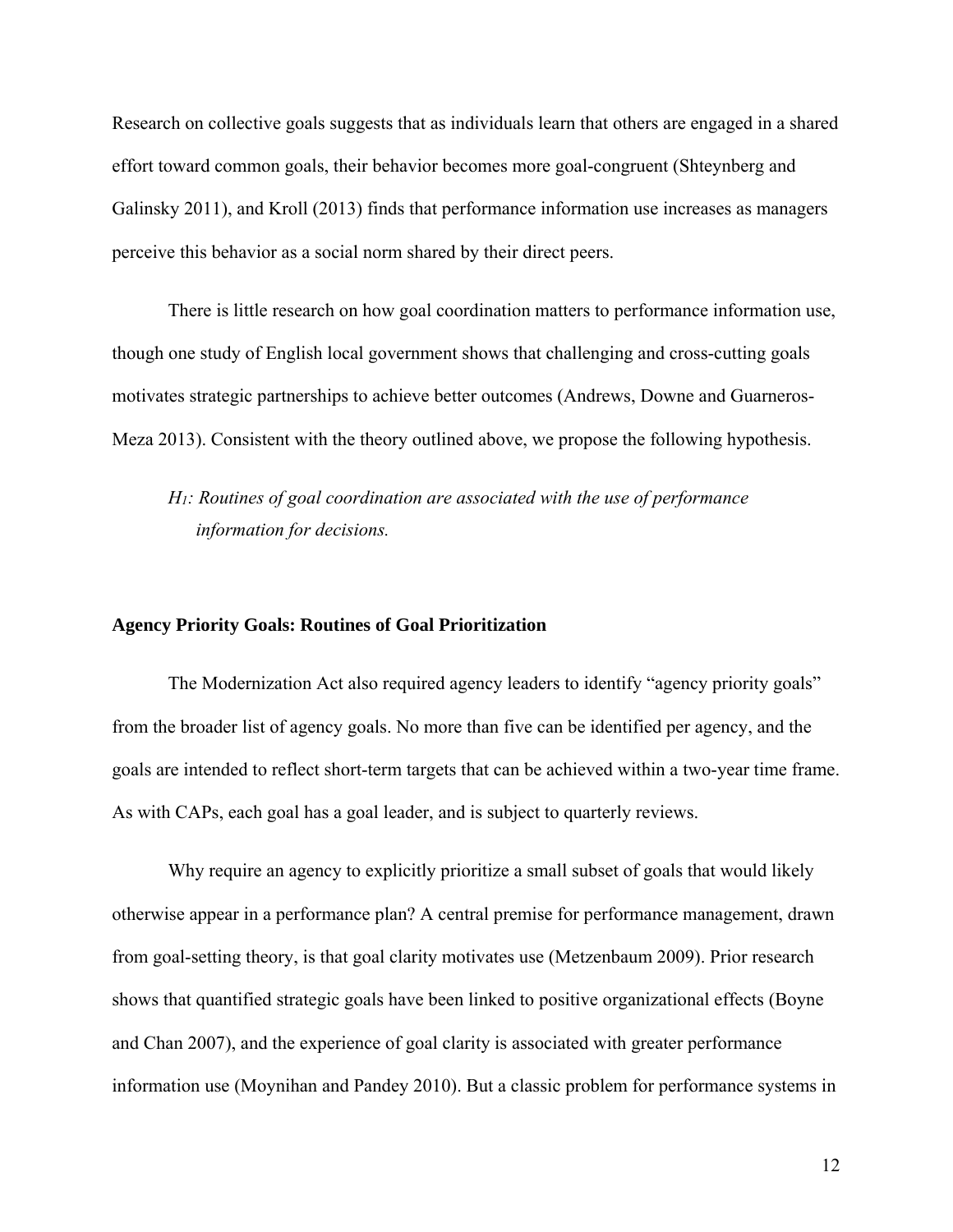practice is that they generate vast amounts of performance information, thereby undermining the potential for goal clarity. Research on PART, which itself was intended to deal with the problem of excess performance data, points to significant underlying goal ambiguity between programs (Jung 2013), and Boyne (2010) suggests that the beneficial effect of quantified goals erodes as the number of goals becomes unmanageable. By establishing agency priority goals, the authors of the Modernization Act put in place a mechanism to differentiate between the relative importance of goals and thereby reestablish goal clarity.

A second rationale for agency priority goals was to foster leadership commitment to performance management. There is significant evidence that leadership matters to the use of performance data (e.g., Behn 2014; Broadnax and Conway 2001; Dull 2009). But how to generate leadership commitment when leadership time and attention is at a premium? By requiring leaders to participate in setting a small number of goals they would be held accountable for, the authors of the Modernization Act hoped to boost their engagement with performance management. This underlying logic is articulated in testimony to a Senate oversight committee by OMB Deputy Director Jeff Zients (2009, 2): "It is critical that senior agency leaders "own" the overall performance management process and their agency goals and measurements. Secretaries and Deputies will be charged with the setting of agency goals, will be held responsible for performance against those goals and their related measurements and will be expected to be actively engaged in all aspects of the performance management process." The type of ownership Zient's refers to has been associated with information use: managers who identify themselves with their goals and are highly committed to their indicators are also more likely to consider performance data when making decisions (Kroll 2014). This, in turn, should foster follower commitment to the use of performance data. Because of the assumed positive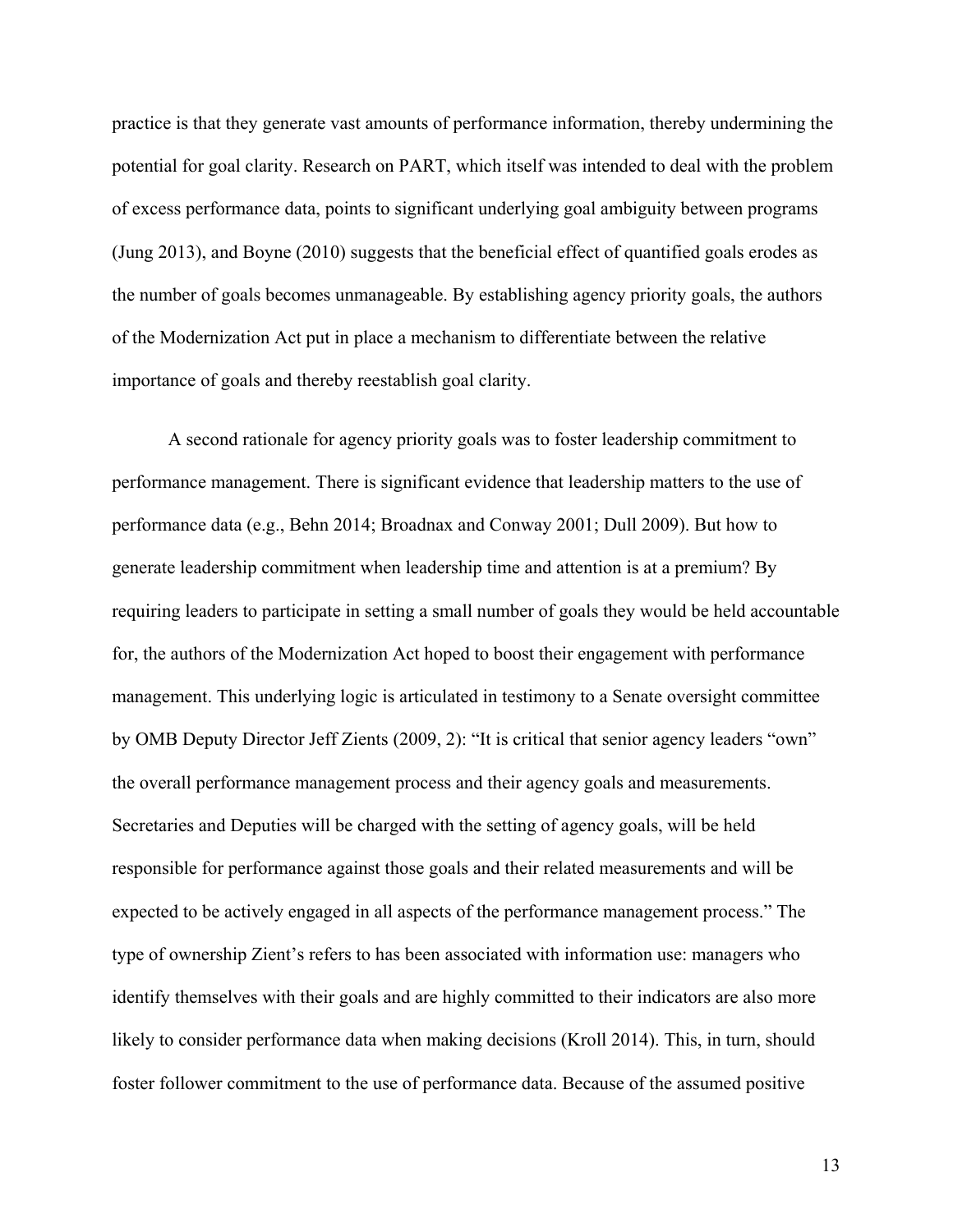benefits that routines of goal prioritization generate for goal clarity and manageability, and leadership commitment and ownership, we propose the following hypothesis.

# *H2: Routines of goal prioritization are associated with the use of performance information for decisions*

#### **Quarterly Reviews: Routines of Data-Driven Reviews**

The Modernization Act requires that significant goals are subject to quarterly meetings to review progress on goals. For agency priority goals, the quarterly reviews are to involve the agency head, the Chief Operating Officer and the Performance Improvement Officer and relevant goal leaders. Where appropriate, they are also supposed to include relevant officials from outside the agency.

The turn to quarterly reviews reflects the critique that performance systems had established routines of data creation and dissemination, but that there were no organizational routines that compelled employees to actually consider this data. Some scholars drew from organizational learning theory to describe "learning forums" that featured routine discussion of performance data (Moynihan 2005). A compelling example of possibility of data-driven reviews came from Compstat meetings for policing in New York, and its successors at different levels of government (Behn 2014). Variations on the Compstat model spread across the public sector, and prior to the Modernization Act could be found in the Food and Drug Administration, the Federal Emergency Management Agency, Veterans Affairs, and Housing and Urban Development (Behn 2014; Hatry and Davies 2011), and were cited by OMB officials in arguing for quarterly reviews (Metzenbuam 2009; Zients 2009). The adoption of quarterly reviews in the Modernization Act represents a straightforward assumption that requiring people to regularly meet and talk about goals will make it more likely that performance data will be used.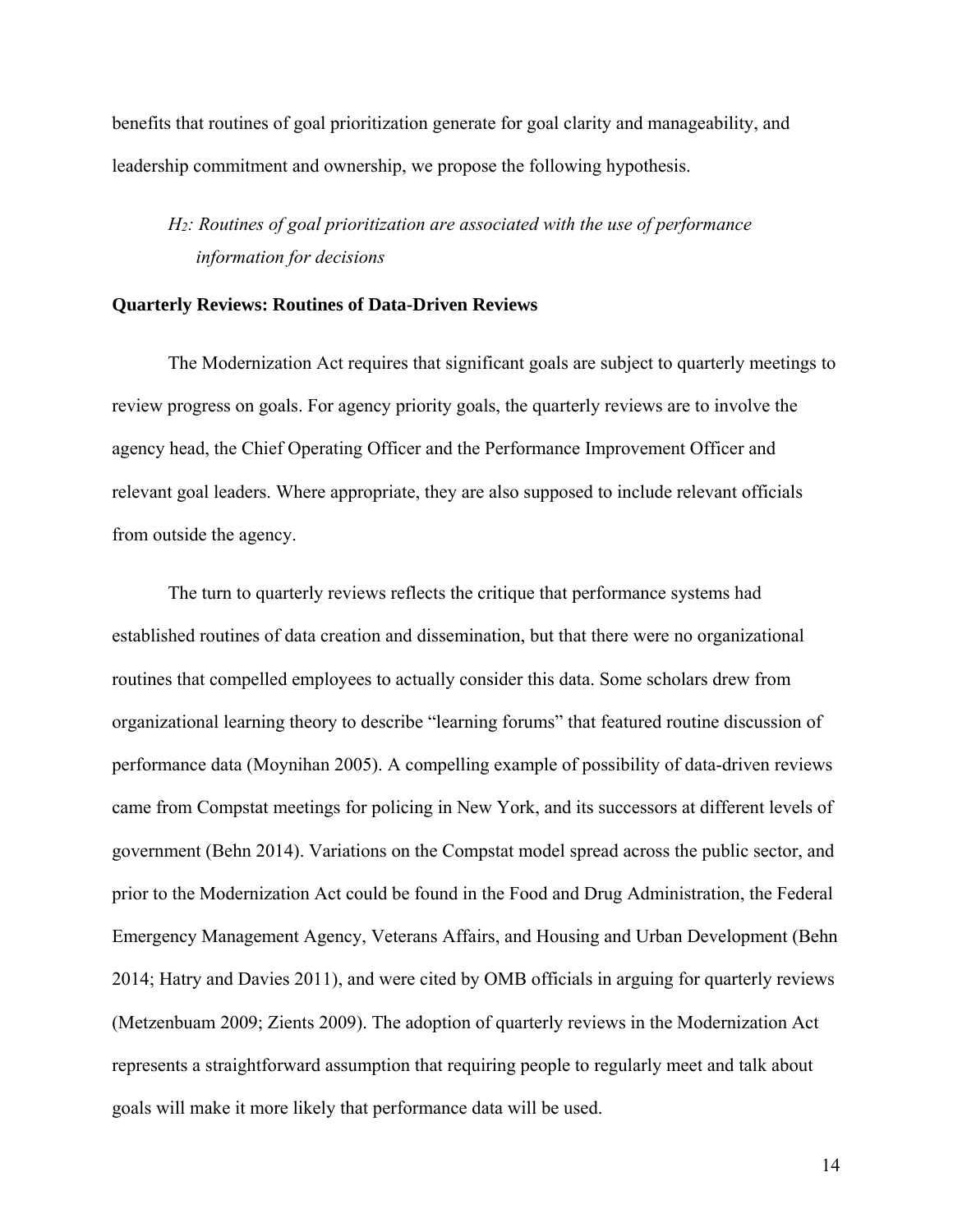We divide our analysis of the quarterly reviews into two aspects. First we examine if the experience of quarterly reviews alters whether performance data is used for decisions.

# *H3a: Involvement in data-driven reviews is associated with the use of performance information for decisions.*

The second aspect of our analysis of quarterly reviews seeks to understand if the quality

of data-driven reviews makes a difference. Scholars who have observed these reviews in action

have described a variety of practices and characteristics that are hypothesized to make them more

effective. The most comprehensive accounts come from Behn (2014) and Hatry and Davies

(2011) who suggest that effective data-driven review routines involve leadership and multiple

levels of employees, deal with significant goals, feature appropriate data and strong analytical

capacity, and follow-up prior commitments. Table 2 summarizes these principles in more detail.

*Table 2: Principles of Well-Run Data-Driven Reviews\** 

Meetings take place on a routine basis Focus on important goals Agency leaders are involved and seen as committed Multiple level of employees facilitate learning and problem solving Need appropriate and timely information Need staff and technological capacity to analyze data Quality data (reliable, accurate, valid, disaggregated to the right level, comparative) facilitates analysis Follow-up on issues raised in prior meetings Positive reinforcement Constructive feedback Reviews establish process of analysis

\* Principles are those identified in both Behn (2014) and Hatry and Davies (2011), and which correlate with survey questions. Each principle aligns, in the order listed with the list of statements in the "quality of data-driven review" measure in Appendix 1, e.g, Follow-up on issues raised in prior meetings" aligns with "My agency has a process in place for following up on problems or opportunities identified through these reviews"

While these principles in Table 2 have been observed in different settings (Behn

examined three-dozen different types of meetings at different levels of government), they are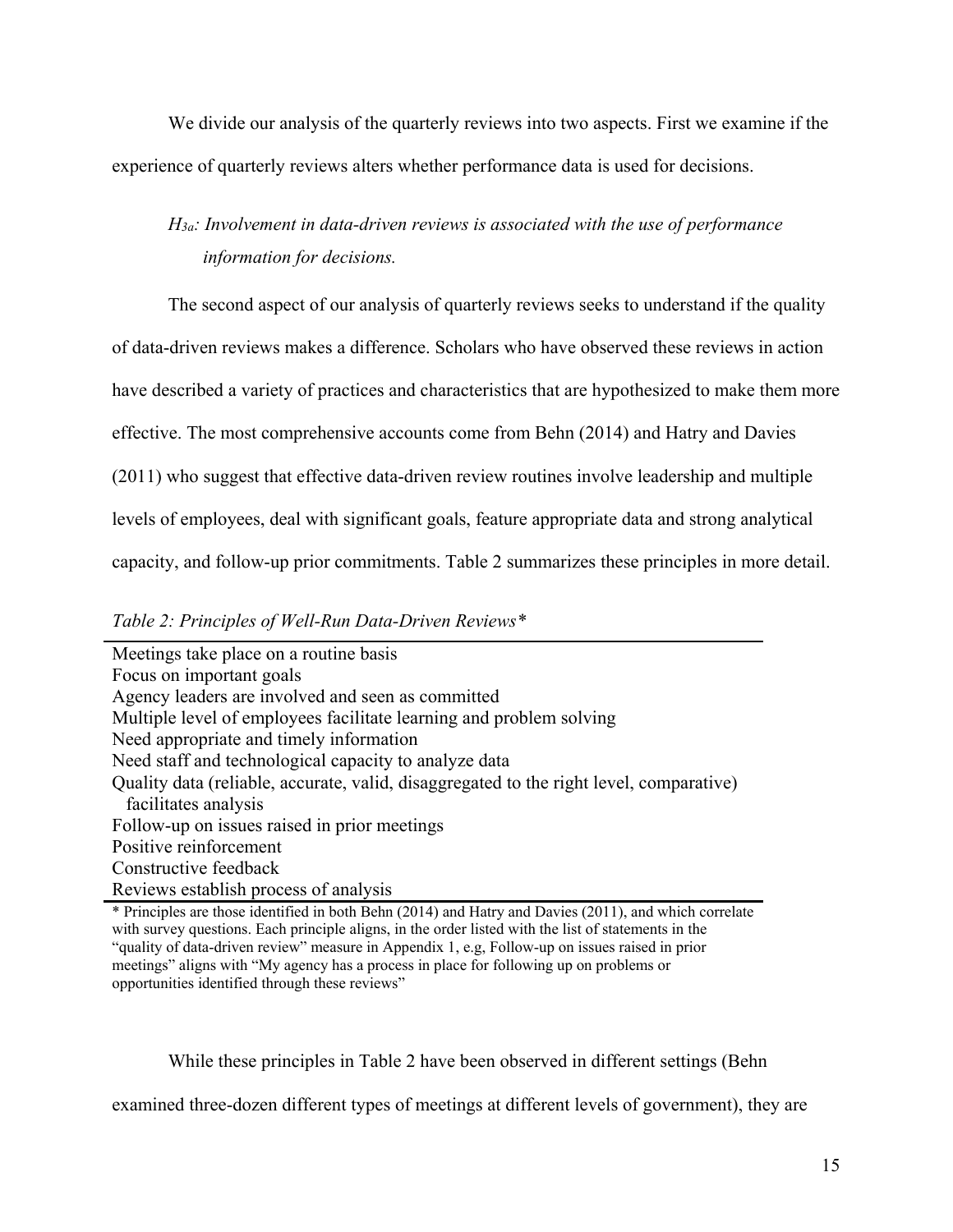based on qualitative observation and have not been subject to systematic large-N analysis as to their effects on the use of performance data. There is also a potential selection issue with research that is based on best-practice cases that voluntarily adopted data-driven reviews. It is possible that the practices that enabled these organizations to succeed will not apply to organizations that are mandated to adopt data-driven reviews. There is, therefore, substantive value in examining whether variation in the implementation of data-driven reviews matters to performance information use in a context where such reviews are mandated.

*H3b: Well-run data-driven reviews will generate higher performance information use than poorly-run reviews.* 

# **Analytic Strategy**

We employ a similar analytic approach to Moynihan and Lavertu (2012) which is to identify self-reported involvement in routines as primary independent variables, and measures of performance information use as our dependent variables.

#### **Data and Measures**

This paper uses data from a survey conducted by the GAO in 2012-2013. The survey was addressed to a random, nationwide sample of mid- and upper-level federal managers in the 24 agencies covered by the Chief Financial Officers Act of 1990, stratified by agency and management level. The response rate was 69%, and between 57-88% in different agencies (for more information, see GAO 2013). To compare the effects of the routines created as a part of the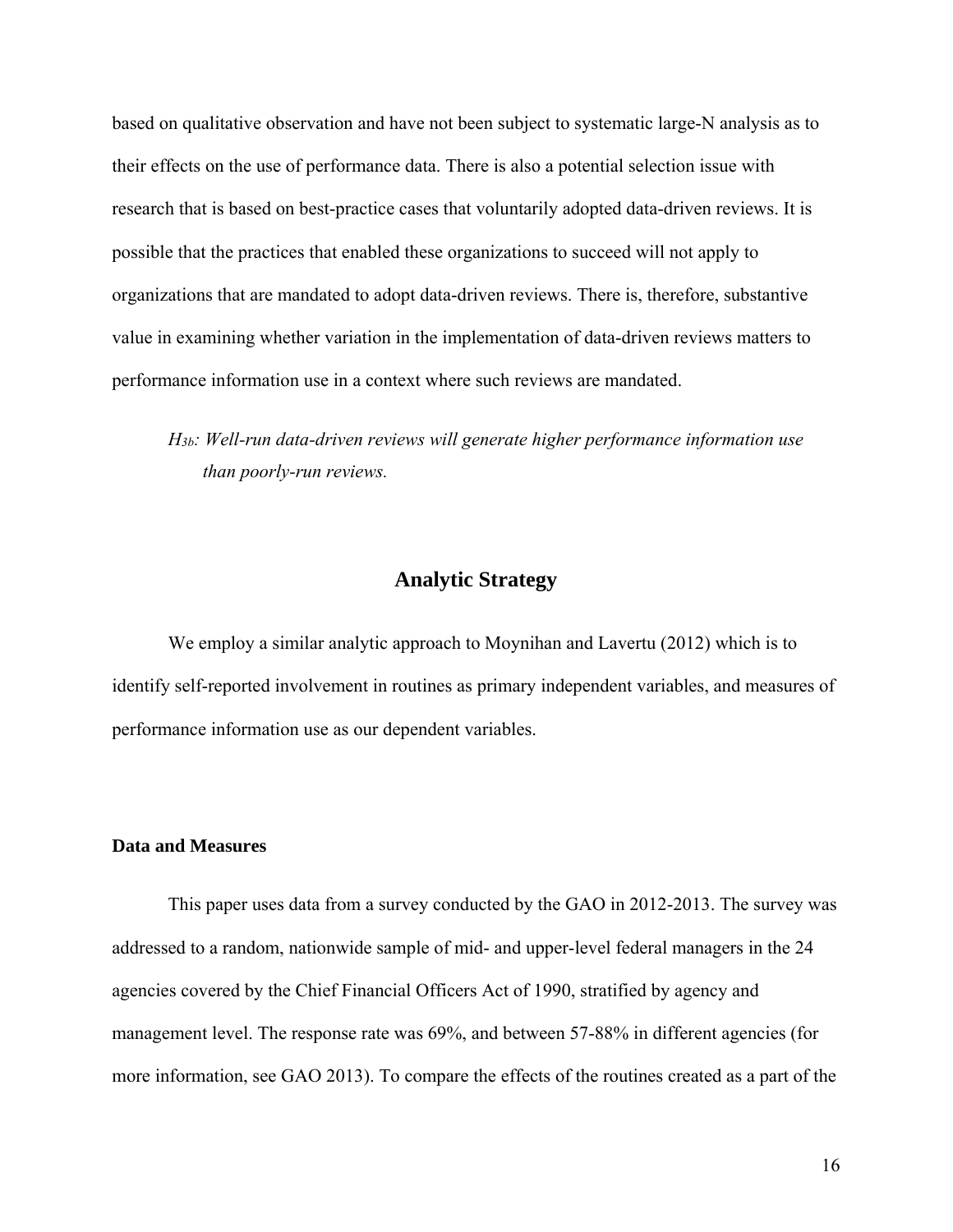Modernization Act with the former PART routine, this paper also uses data from 2007 which

featured a response rate of 70% (see GAO 2008).

| <i>Item</i>                                                                                 | Mean   | <i>Factors (Cronbach's <math>\alpha</math>)</i> |       |       |       |  |
|---------------------------------------------------------------------------------------------|--------|-------------------------------------------------|-------|-------|-------|--|
|                                                                                             | (SD)   |                                                 | 2     | 3     |       |  |
|                                                                                             |        | (92)                                            | (.93) | (.90) | (.85) |  |
| For those program(s)/operation(s)/project(s) that you are involved with, to what extent, if |        |                                                 |       |       |       |  |
| at all, do you use the information obtained from performance measurement when               |        |                                                 |       |       |       |  |
| participating in the following activities?                                                  |        |                                                 |       |       |       |  |
| Developing program strategy                                                                 | 3.56   | 0.75                                            |       |       |       |  |
|                                                                                             | (1.07) |                                                 |       |       |       |  |
| Setting program priorities                                                                  | 3.67   | 0.84                                            |       |       |       |  |
|                                                                                             | (1.05) |                                                 |       |       |       |  |
| Allocating resources                                                                        | 3.63   | 0.60                                            |       |       |       |  |
|                                                                                             | (1.06) |                                                 |       |       |       |  |
| Identifying program problems to be addressed                                                | 3.71   |                                                 | 0.69  |       |       |  |
|                                                                                             | (1.03) |                                                 |       |       |       |  |
| Taking corrective action to solve program                                                   | 3.70   |                                                 | 0.70  |       |       |  |
| problems                                                                                    | (1.05) |                                                 |       |       |       |  |
| Developing or refining program performance                                                  | 3.45   |                                                 |       | 0.75  |       |  |
| measures                                                                                    | (1.12) |                                                 |       |       |       |  |
| Setting new or revising existing performance                                                | 3.55   |                                                 |       | 0.75  |       |  |
| goals                                                                                       | (1.10) |                                                 |       |       |       |  |
| Setting individual job expectations for the                                                 | 3.69   |                                                 |       |       | 0.73  |  |
| government employees I manage or supervise                                                  | (1.03) |                                                 |       |       |       |  |
| Rewarding government employees I manage or                                                  | 3.59   |                                                 |       |       | 0.77  |  |
| supervise                                                                                   | (1.08) |                                                 |       |       |       |  |

*Table 3: Types of Performance Information Use* 

Note: The observations (factor analysis based on  $n= 4,253$ ) are pooled for 2007 and 2013. Factor loadings below 0.3 are omitted. We label the four factors as follows:  $1 =$  "Program Management",  $2 =$  "Problem" Solving", 3 = "Performance Measurement", 4 = "Employee Management." Factor 3 is associated with passive use of performance data, while the other factors are treated as variations on purposeful use of data. Agreement with the items is measured using a 5-point Likert scale.

We measure performance information use utilizing the nine items listed in table 3. We ran a factor analysis which extracted four distinct types of data use – program management, problem solving, performance measurement, and employee management. Though all four types are correlated, we treat the four factors separately to explore whether Modernization Act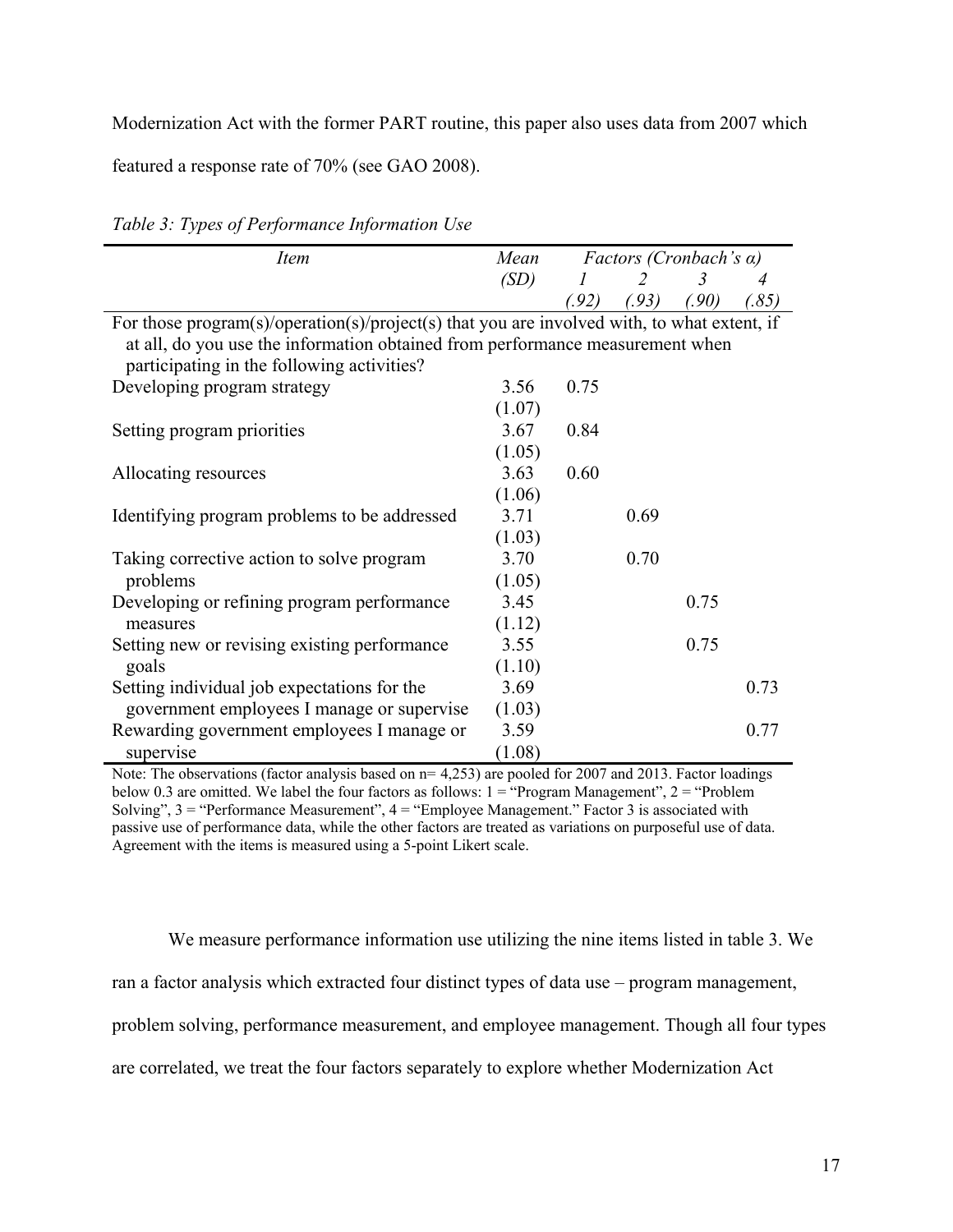routines, like GPRA and PART routines, vary in terms of their relationship between passive use (the performance measurement factor) and purposeful forms of use (program management, employee management, and problem solving) (for a similar approach, see Moynihan and Lavertu 2012; Rabovsky 2014).

Specific measures of all independent variables are provided in the appendix. It is worth noting that for involvement in quarterly reviews (hypothesis 3a), this does not require personal involvement of the individual in an actual review, merely that the individual's work is subject to such reviews. It therefore represents a relatively demanding test of the reviews.<sup>3</sup> To test hypothesis 3b (model four in table 5), which examines the quality of data-driven reviews, we limit the analysis to only those who responded that their programs are subject to quarterly reviews, since they are the only ones likely to be able to have reliable information on the quality of these reviews.

In addition to the descriptive information provided in the appendix, it is worth reporting the proportion of managers who have expressed "any involvement" in the three routines, established by the Modernization Act. A majority of them reported to be involved in the routines related to cross-agency priority goals (56%) and agency priority goals (72%), whereas only about a fourth (24%) indicated that they were actively involved in quarterly reviews.<sup>4</sup>

#### **Method**

Part of the goal of paper is to facilitate comparisons with previous assessments of GPRA and PART, and we therefore include equivalent controls from prior analyses on variables such as discretion, leadership commitment, and political conflict (Moynihan and Lavertu 2012). We also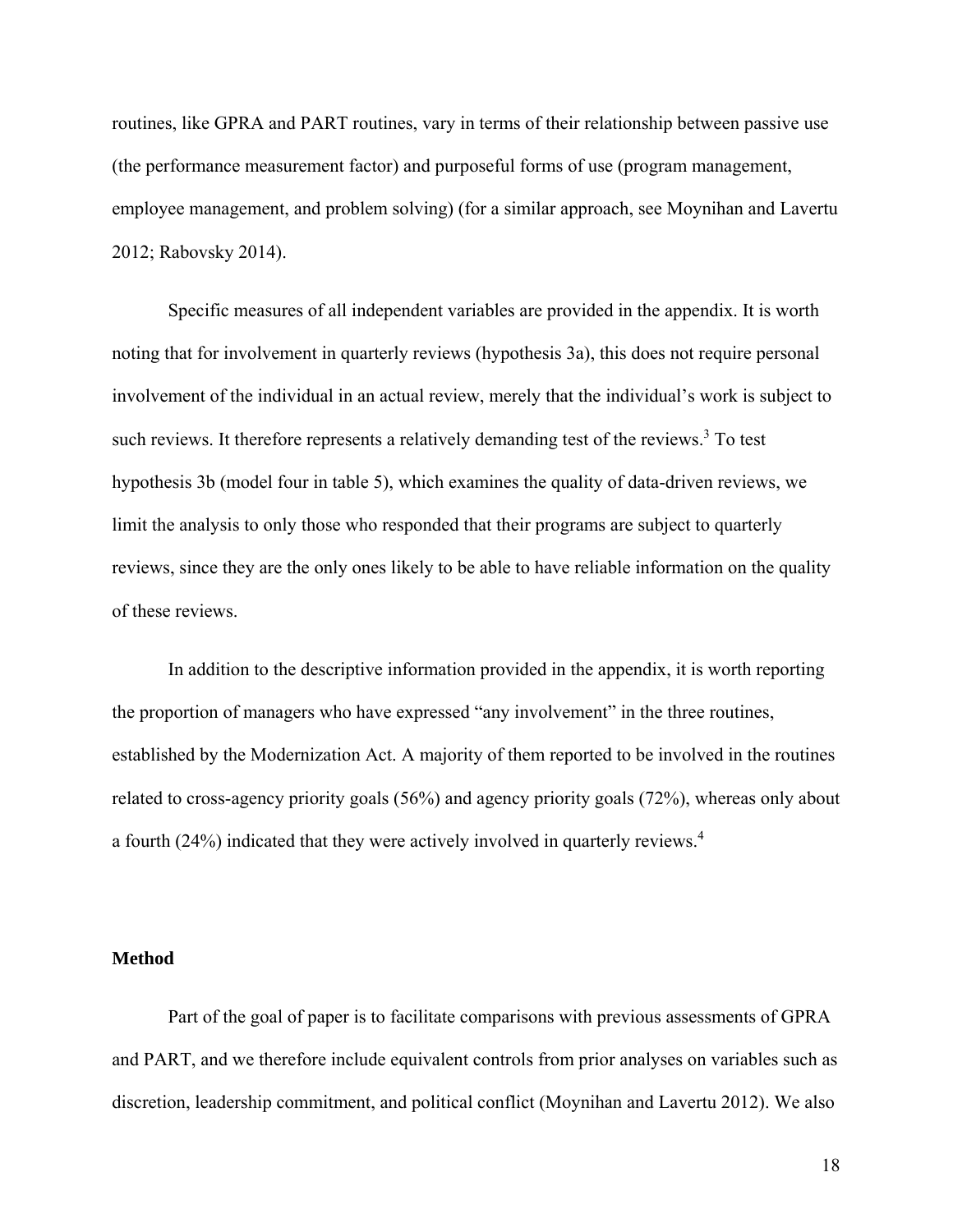estimate pooled regression models that allow a direct comparison of the Modernization Act with PART.<sup>5</sup> We employ ordinary least square analysis and cluster standard errors at the agency  $level.<sub>6</sub>$ 

There is correlation between the individual routines (with correlations ranging between 0.21 and 0.47). We therefore estimate the effect of each routine separately in order to understand its effect in isolation and to minimize the possibility of a type II error. In order to provide a measure of cumulative effect of these routines, we group them together into a single variable, which we label GPRAMA (see Table 4).

### **Limitations**

Since all of the data are self-reported, this introduces the possibility of common source bias, but prior work suggests that performance information use seems much less vulnerable to this problem than variables that carry a higher social desirability bias (Meier and O' Toole 2013). Involvement in management routines also does not have obvious social desirability bias and represents the respondents' recollection of a relatively specific objective event, further weakening the risk that the results are inflated by common source bias. Despite more than two decades of reform rhetoric emphasizing the importance of performance information use, the mean of this variable has only marginally increased across time (GAO 2013), further undercutting a concern that managers fell compelled to report artificially high scores.

There is also the potential issue of selection bias in the model – namely, that those who are selected into the routines we test also have a predisposition or responsibility to use performance information. We cannot exclude that possibility – indeed, to some degree a well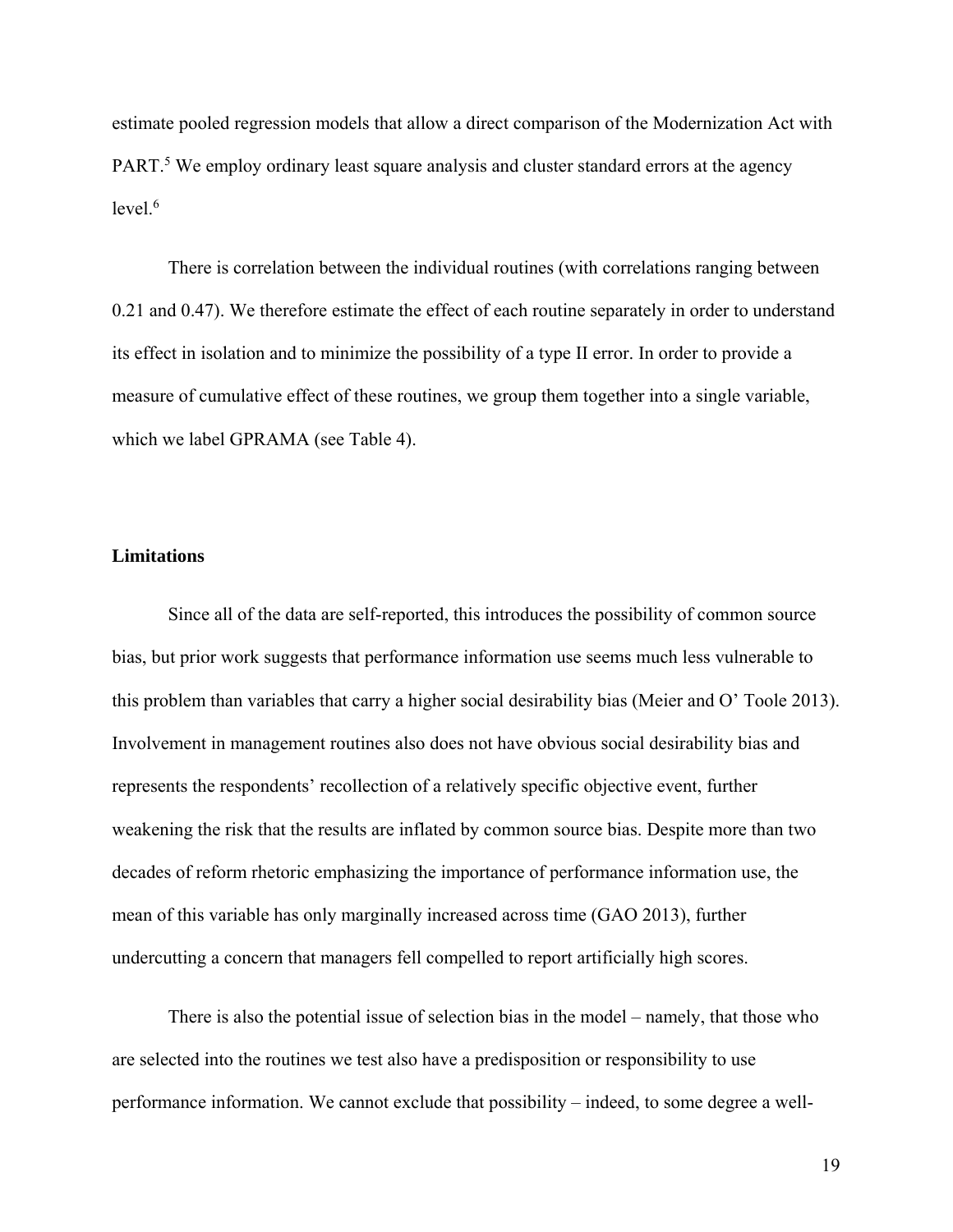designed reform *should* target those whose responsibility is to use performance data. However, it is worth noting that if such a selection bias exists, we would expect it to be a relatively constant feature of performance reforms, but it has not appeared to be enough to result in involvement in routines being associated with purposeful use of performance data for prior reforms (see Moynihan and Lavertu 2012, and the PART variable in Table 4.) Controlling for Senior Executive Status may also partially control for this issue, since more senior managers are expected to be involved in CAP goals, agency priority goals, and quarterly reviews.

# **Results and Discussion**

Before we present tests of each of our specific hypotheses, we first present a model that is intended to offer a sense of the cumulative effect of the Modernization Act on different types of performance information use. In Table 4, the GPRAMA variable is a summary of involvement in CAP goals, agency priority goals and data-driven reviews. To provide a sense of the nature and relative magnitude of this effect, we create a pooled regression model with 2007 and include similarly-scaled measures of involvement in PART and other previously-tested predictors of performance information use. Given our controls have been previously examined, we do not discuss them in detail, beyond noting that their effects are consistent with prior work (e.g., Dull 2009; Moynihan and Lavertu 2012).

The results show that the GPRAMA index is consistently associated with all types of information use. The direct contrast with PART is instructive. Confirming prior research, PART is associated with passive use of performance data for measurement purposes, but not for purposeful use (Moynihan and Lavertu 2012). This suggests that the Modernization Act is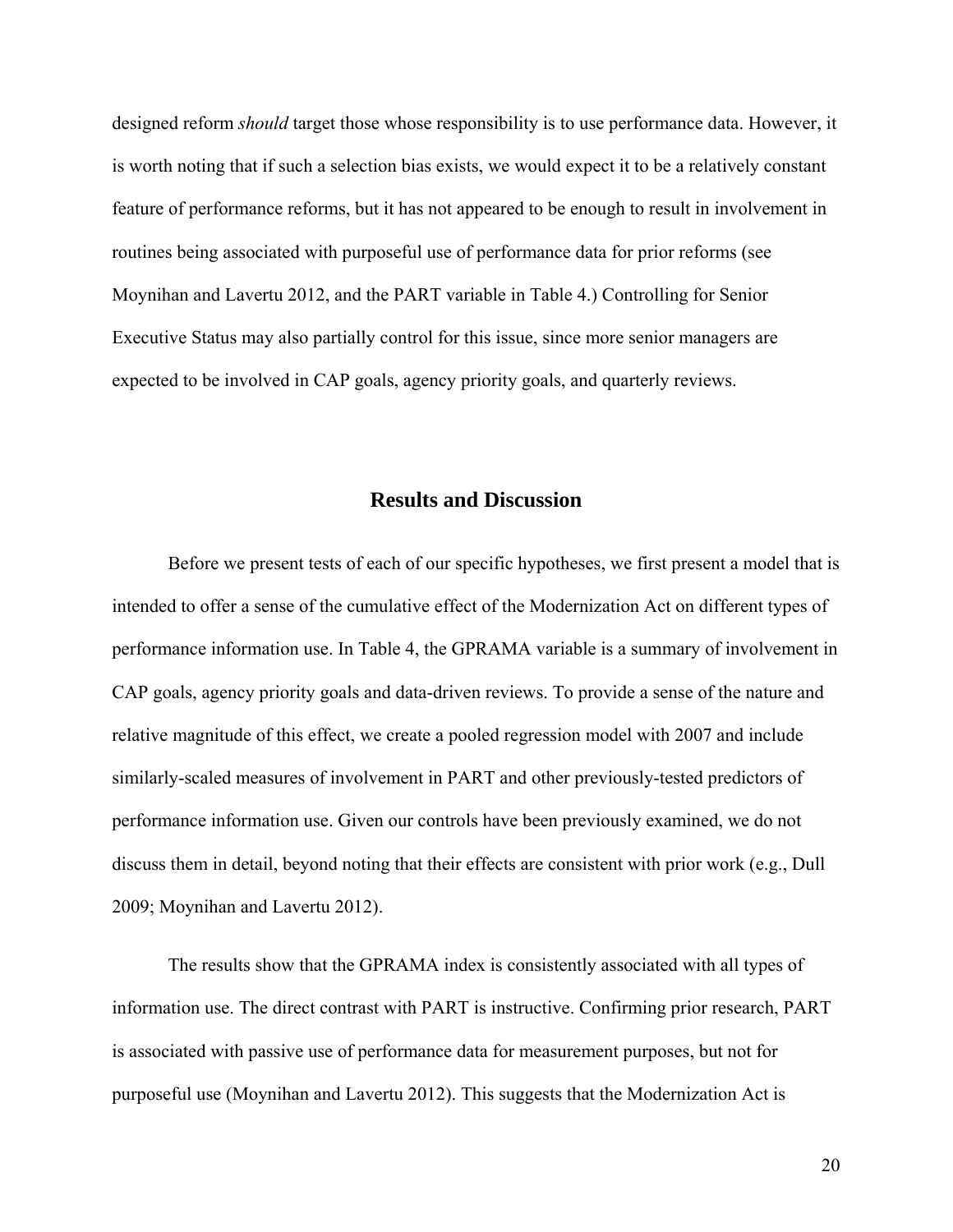related to performance information use in a way that PART was not. While PART directed managers to use data to set and refine program goals, the Modernization Act is also associated with the use of performance data to manage programs and employees, and identify and solve problems.

|                                  | Perform.               | Program              | Problem              | Employee               |  |
|----------------------------------|------------------------|----------------------|----------------------|------------------------|--|
| Predictors                       | Measurement            | Management           | Solving              | Management             |  |
| <b>GPRAMA</b>                    | $0.14**$ (5.10)        | $0.15**$ (5.49)      | $0.12**$ (4.08)      | $0.13**$ (4.24)        |  |
| <b>PART</b>                      | $0.08**$ (3.52)        | 0.03(1.33)           | $-0.01(-0.33)$       | $-0.01(-0.38)$         |  |
| <b>Measurement Problems</b>      | $-0.03(-1.16)$         | $-0.07**(-3.02)$     | $-0.06*$ ( $-2.48$ ) | $-0.11**(-5.09)$       |  |
| Missing Link to Action           | $-0.15**(-8.53)$       | $-0.15**(-6.41)$     | $-0.18**(-6.96)$     | $-0.12**$ $(-4.69)$    |  |
| Discretion                       | $0.10**$ (5.80)        | $0.07**$ (3.12)      | $0.07**$ (3.09)      | $0.07**$ (5.06)        |  |
| <b>Political Conflict</b>        | $0.04^{\wedge} (1.97)$ | $0.09**$ (5.04)      | $0.08**$ (5.03)      | $0.07**$ (4.02)        |  |
| Leadership Commitment            | $0.08*(2.74)$          | $0.10**$ (3.03)      | $0.09*(2.73)$        | $0.06^{\wedge}$ (2.06) |  |
| Learning Routine                 | $0.11**$ (5.74)        | $0.12**$ (5.69)      | $0.11**$ (4.88)      | $0.13**$ (7.34)        |  |
| <b>Accountability to Results</b> | $0.12**$ (6.69)        | $0.17**$ (7.17)      | $0.17**$ (6.13)      | $0.20**$ (9.70)        |  |
| Resources                        | $0.18**$ (7.42)        | $0.15**$ (6.76)      | $0.16**$ (7.23)      | $0.15**$ (7.46)        |  |
| <b>SES</b>                       | $0.08**$ (5.33)        | 0.02(1.53)           | 0.02(1.17)           | 0.01(0.86)             |  |
| 2013                             | $-0.08**(-3.50)$       | $-0.07*$ ( $-2.39$ ) | $-0.08*(-2.49)$      | $-0.14**$ ( $-4.66$ )  |  |
| n                                | 3,189                  | 3,189                | 3.189                | 3,189                  |  |
| Adj. $R^2$                       | 0.32                   | 0.32                 | 0.30                 | 0.32                   |  |

*Table 4: Pooled Regression Models of PART-GPRAMA Comparison (2007 & 2013 Samples)* 

Note: Standardized beta coefficients are reported; standard errors are adjusted for 24 agency clusters; related t statistics are reported in parentheses. Significance levels:  $\sim$  p<0.1, \* p<0.05, \*\* p<0.01.

Because the coefficients are standardized, we can compare the relative size of the effects of the GPRAMA index with other predictors of performance information use. The most substantive barrier to use is difficulties in drawing causal inference between measures and decisions (the "Missing Link to Action" variable). The factors that are most strongly associated with use of data is a sense that employees are held accountable to results and that adequate resources are available as well as the existence of informal learning routines where employees talk to their supervisor about performance data. While any such comparisons are approximate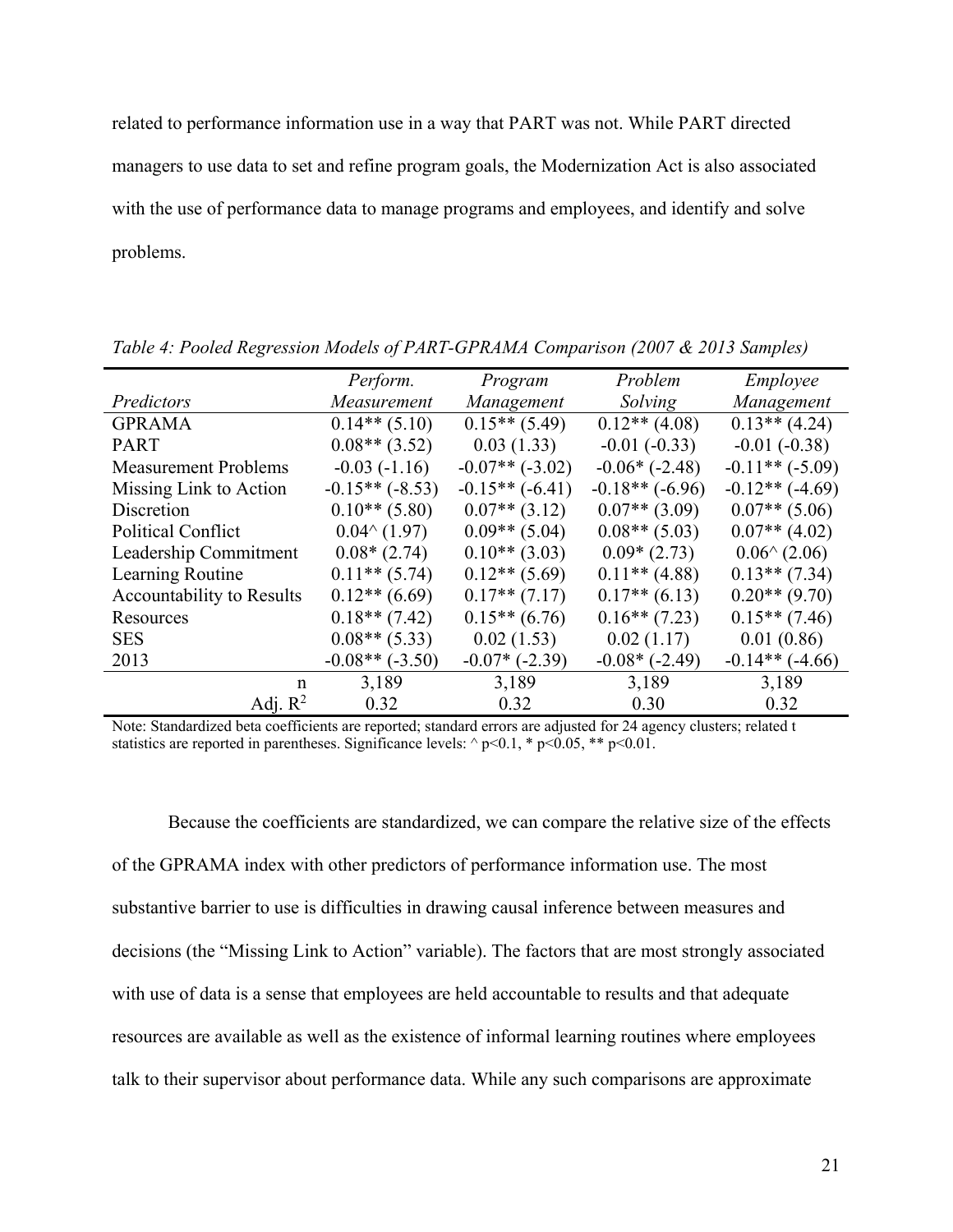because of correlations between items, the findings suggest that the effects of the GPRAMA routines are substantive and in the same range (though at the lower end) of the largest predictors of performance information use.

One additional interesting insight from the results is that informal learning routines remain important even with the introduction of formal data-driven reviews. This suggests that different types of performance routines do not necessarily have to compete with one another, but can be complementary. For example, Behn (2014) argues that formal data-driven reviews should spur more informal discussions of performance at lower levels.

Table 5 offers a more detailed breakdown of the effect of Modernization Act routines. The table consists of four sections, each of which focuses on a different type of performance information use as the dependent variable. The different columns represent four different models which separately estimate the effects of all three Modernization Act routines as well as the quality of the quarterly reviews, while including (though not reporting) the controls included in Table 4.

The first three columns provide evidence consistent with hypotheses 1-3a: The three routines established by the Modernization Act consistently show significant positive relationships with the use of performance information. While we refrain from comparing standardized regression coefficients across models, the model-fit coefficient adjusted R-squared indicates that each routine explains a very similar portion of variation in each of the types of use  $(\pm 2\%)$ . These findings suggest that the routines associated with the Modernization Act foster information use and that goal-coordination, goal-prioritization, and review routines make equivalent contributions.7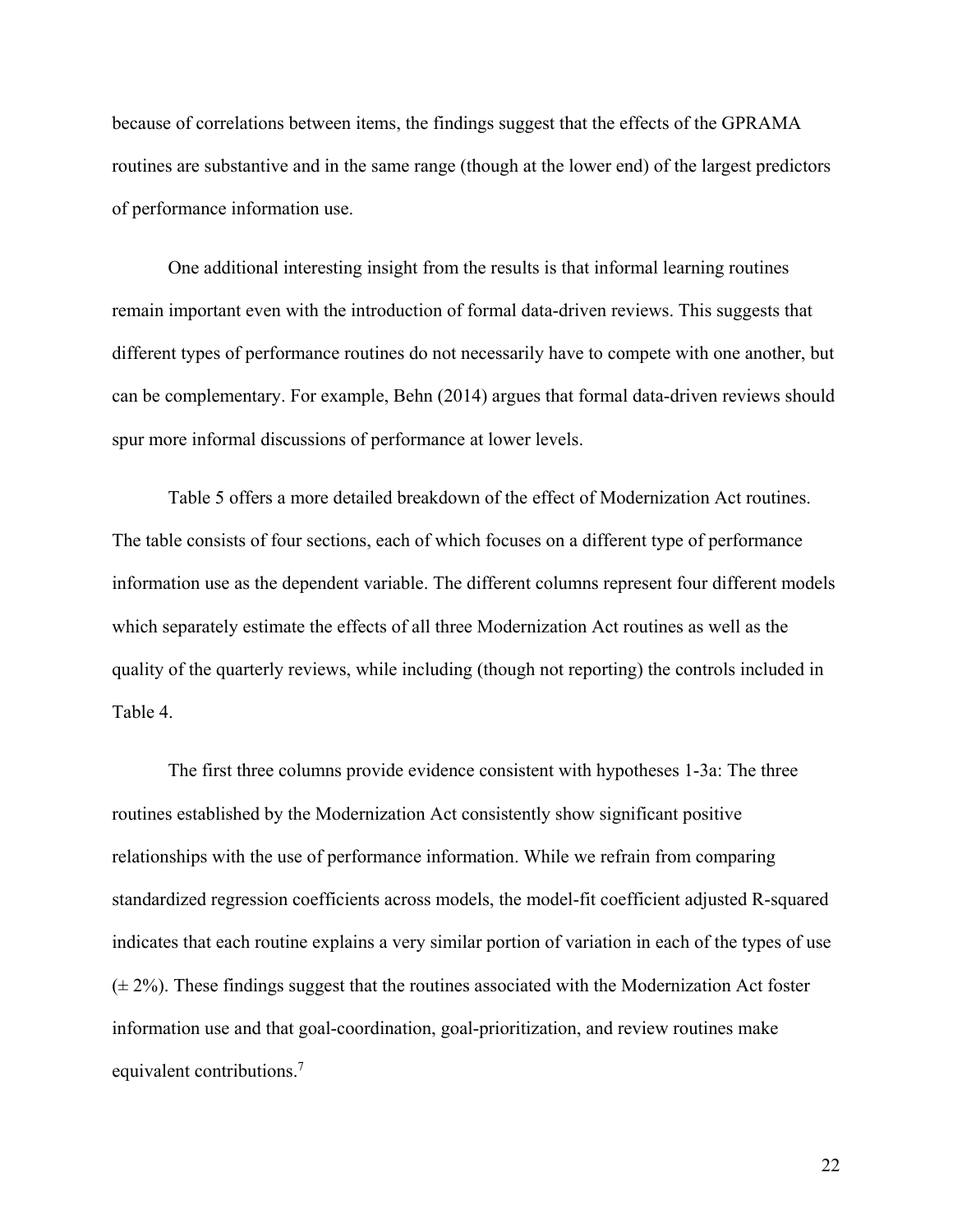|                        | Models       |                |              |             |  |
|------------------------|--------------|----------------|--------------|-------------|--|
|                        | Goal         | Goal           | Data-        | Quality of  |  |
|                        | Coordination | Prioritization | Driven       | Data-Driven |  |
| Variables              | Routine      | Routine        | Review       | Review      |  |
| Perform.               |              |                |              |             |  |
| <b>Measurement</b>     |              |                |              |             |  |
| <b>CAP</b> Goals       | $0.17**$     |                |              |             |  |
| <b>Agency Goals</b>    |              | $0.15**$       |              |             |  |
| Reviews                |              |                | $0.06**$     |             |  |
| <b>Review Quality</b>  |              |                |              | $0.28**$    |  |
| Adj. $R^2/n$           | 0.35 / 1,006 | 0.37 / 1,232   | 0.35 / 1,536 | 0.41 / 493  |  |
| Program                |              |                |              |             |  |
| <b>Management</b>      |              |                |              |             |  |
| <b>CAP</b> Goals       | $0.16**$     |                |              |             |  |
| <b>Agency Goals</b>    |              | $0.15**$       |              |             |  |
| Reviews                |              |                | $0.09**$     |             |  |
| <b>Review Quality</b>  |              |                |              | $0.28**$    |  |
| Adj. $R^2/n$           | 0.39 / 1,006 | 0.38 / 1,232   | 0.37 / 1,536 | 0.42 / 493  |  |
| <b>Problem Solving</b> |              |                |              |             |  |
| <b>CAP</b> Goals       | $0.14**$     |                |              |             |  |
| <b>Agency Goals</b>    |              | $0.11**$       |              |             |  |
| Reviews                |              |                | $0.08**$     |             |  |
| <b>Review Quality</b>  |              |                |              | $0.28**$    |  |
| Adj. $R^2/n$           | 0.33 / 1,006 | 0.35 / 1,232   | 0.35 / 1,536 | 0.40 / 493  |  |
| <b>Employee</b>        |              |                |              |             |  |
| <b>Management</b>      |              |                |              |             |  |
| <b>CAP</b> Goals       | $0.15**$     |                |              |             |  |
| <b>Agency Goals</b>    |              | $0.09**$       |              |             |  |
| Reviews                |              |                | $0.06**$     |             |  |
| <b>Review Quality</b>  |              |                |              | $0.29**$    |  |
| Adj. $R^2/n$           | 0.37 / 1,006 | 0.35 / 1,232   | 0.35 / 1,536 | 0.42 / 493  |  |

*Table 5: Regression Models of Performance Information Use (2013 Sample)* 

Note: Dependent variables are highlighted in bold. Standardized beta coefficients are reported; standard errors are adjusted for 24 agency clusters but not reported. Significance levels:  $*$  p<0.05, \*\* p<0.01. All models control for the following nine control variables – Measurement Problems, Discretion, Learning Routine, Accountability Routine, Missing Link to Action, Leadership Commitment, Political Conflict, Resources, and SES – but their coefficients are not reported because of space constraints.

The fourth column offers insights into the quality of the review routines. We find support for hypothesis 3b, which proposed that well-run data-driven meetings have a stronger association with performance information use than poorly run meetings. The review-quality specification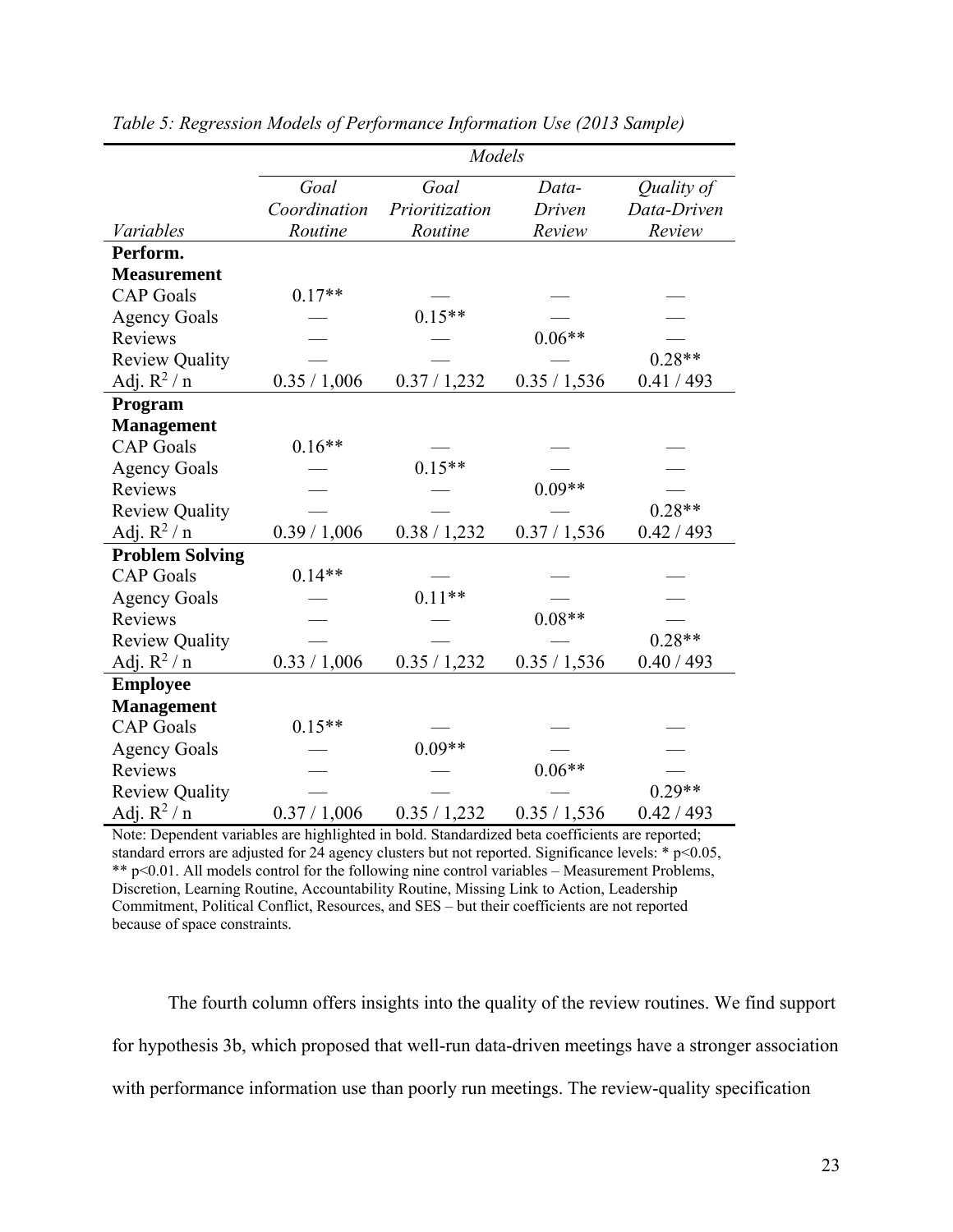explains the most variation in data use across all models (40-42%). This corroborates previous claims not just that data-driven reviews increase the use of performance data, but that how these reviews are implemented also matters a great deal (Behn 2014; Hatry and Davies 2011). The descriptive statistics furthermore indicate that the reviews, where established, are widely perceived in positive terms. According to the review-quality index variable we constructed, the median manager moderately or greatly agrees that the meetings are well run, and 73% provide on average a positive assessment of the meetings' quality. This point that it matters how the review meetings are run is likely to be true more broadly among the routines established by the Modernization Act. The routines compel the involvement of employees with performance data in unprecedented ways, but how these routines are implemented may vary a good deal across settings in a way that effects outcomes.

# **Conclusion**

We offer evidence that the Modernization Act has instituted a series of routines that has allowed it to succeed in achieving its stated goal of encouraging the use of performance information. It is appropriate to qualify our findings. Our analysis does not speak to important normative critiques of performance systems (Radin 2012) or to the issue of whether performance management increases organizational performance (Boyne 2010). It is also worth noting that the Modernization Act rests on a relatively modest reform agenda – it largely avoided promises of revolutionizing governance or even introducing performance budgeting. But by setting the more modest goal of increasing performance information use among managers, it created a grounded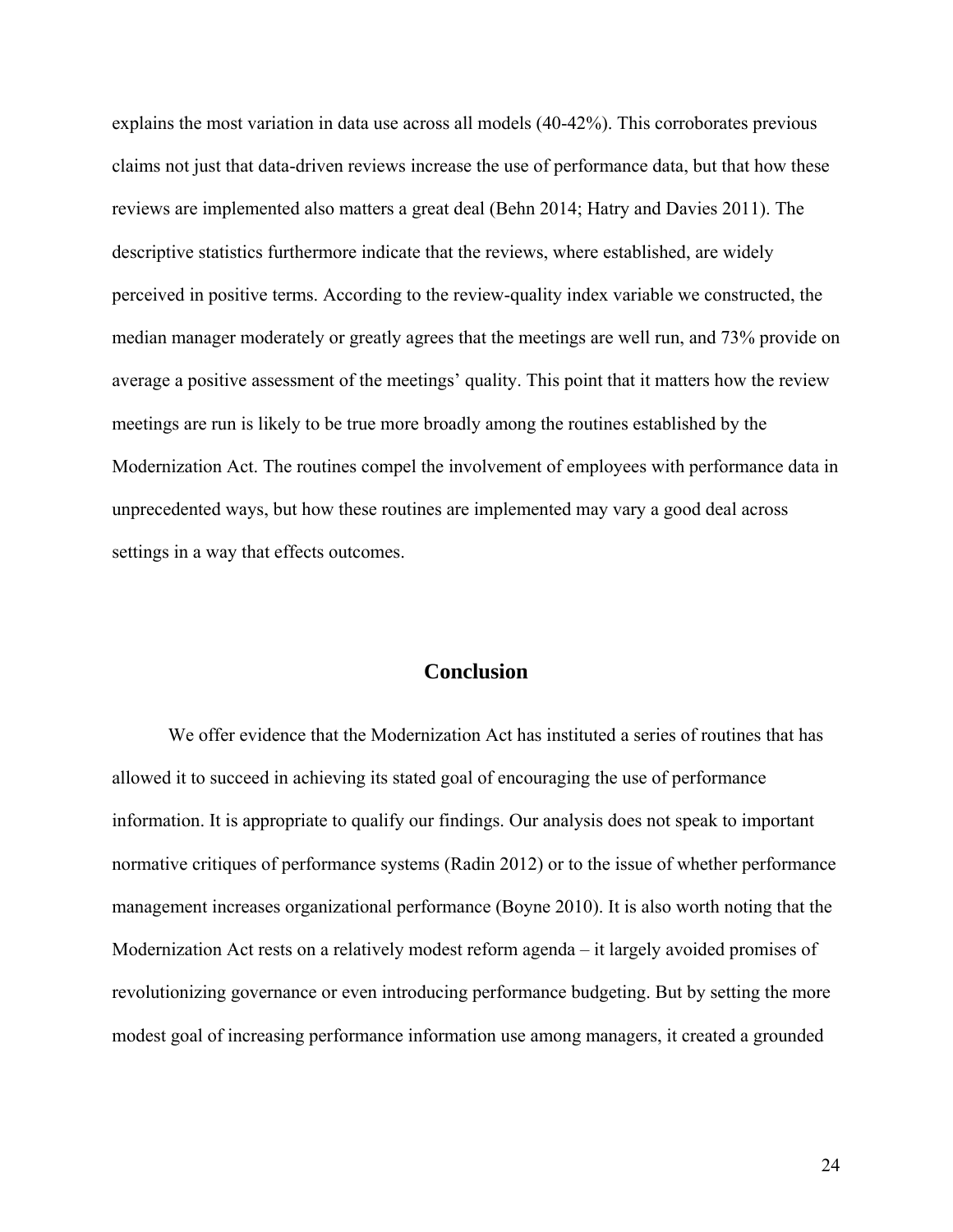target around which routines could be designed. Our results suggest success in in a manner where prior reforms have struggled.

Our analysis represents an early assessment of the Modernization Act, and there is much potential for additional research. It is possible that the effects of the routines we identify may change over time, and our analysis should be revisited in the future. We specified the direct effects of routines on performance information use, but future work could do more to specify moderating and mediating effects with other variables. There are also other aspects of the Modernization Act we could not assess because appropriate data are not available – such as the effect of goal leaders, or new positions created by the Act, such as Performance Improvement Officers. Beyond the Modernization Act itself, our approach points to the research value of conceptualizing reforms as routines, identifying the specific changes in organizational life set in place by a reform, and examining if those exposed to those changes alter their behavior in meaningful ways.

Despite our cautions, there is some reason for guarded optimism about the Modernization Act. If we are to accept that the Modernization Act represents a better approach to performance management than its predecessors, how was the cycle of failure broken? What can we learn about the design of managerial reform? It is beyond the scope of the paper to fully answer this question, but there are some intriguing and overlapping possible answers. One is that GPRA was embedded in statute. It could not be easily dismissed by a new Presidential administration. If policy design is shaped to some degree by path dependency, then a policy needs a stable starting point that one can build from. GPRA provided that. It has also helped that performance management has not become yesterday's reform, but retains a strong appeal, meaning that policymakers continue to ask questions about whether the current performance system is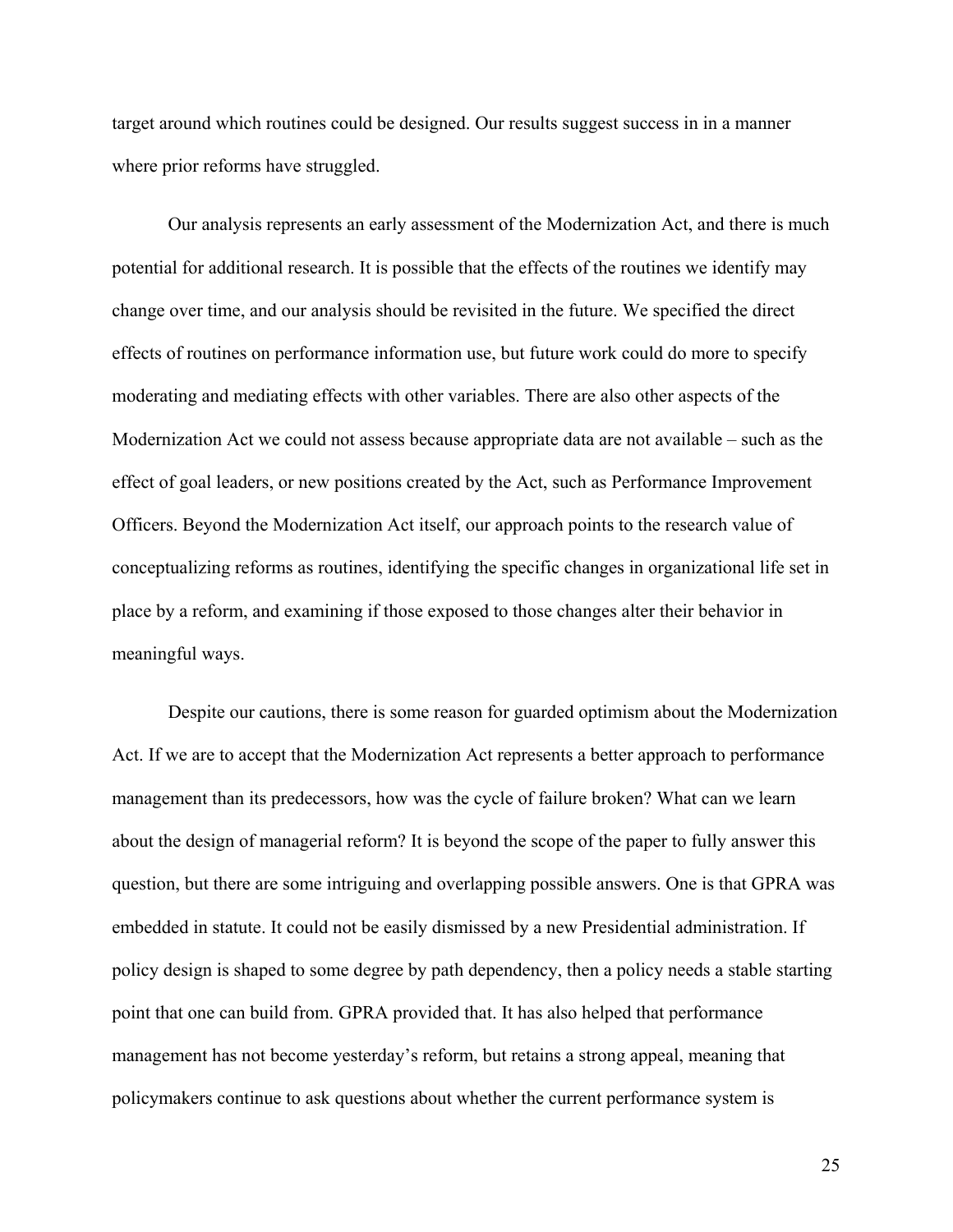working, and if not, why not, rather than simply dismissing the effort. Policymakers also benefited from (and encouraged) the intellectual capital of experts inside and outside of government. Perhaps most notable was the ongoing series of reports that the GAO offered on GPRA and PART (GAO 2004; 2008) and the infusion of ideas that came with OMB political appointees at the start of the Obama administration (Metzenbaum 2009; Zients 2009). Critiques from academia and practical alternatives bubbling up from lower levels of government, such as Compstat, prompted discussion about how to improve the existing system. Collectively, this has generated a fertile context for trying to understand how to better design performance systems, a context that informed the creation of the Modernization Act.

If, as Downs and Larkey argued, rational reforms of government are largely the triumph of hope over experience, the Modernization Act may have succeeded in breaking the pattern of failure by combining hope with experience. A certain level of hope is necessary to inoculate against the discouragement that comes if one dwells on the evidence of past problems and current opposition. But if married with knowledge of past problems and some ideas about how to remedy them, the hope of reformers can actually result in changes that make a difference.

For other governments looking at the latest iteration of the US federal system, it will certainly be tempting to designate the Modernization Act as a best practice to emulate. Indeed, there is nothing specific to the US system about the types of routines adopted, or the types of problems they seek to address. From this perspective, the three routines we examine could be usefully considered in any context where governments seek to foster coordination around crosscutting goals, prioritize between lots of performance goals, and compel organizational actors to actually meet to review performance information. But for those who may consider emulating the Modernization Act, we offer two notes of caution. The first is to seek not to emulate an entire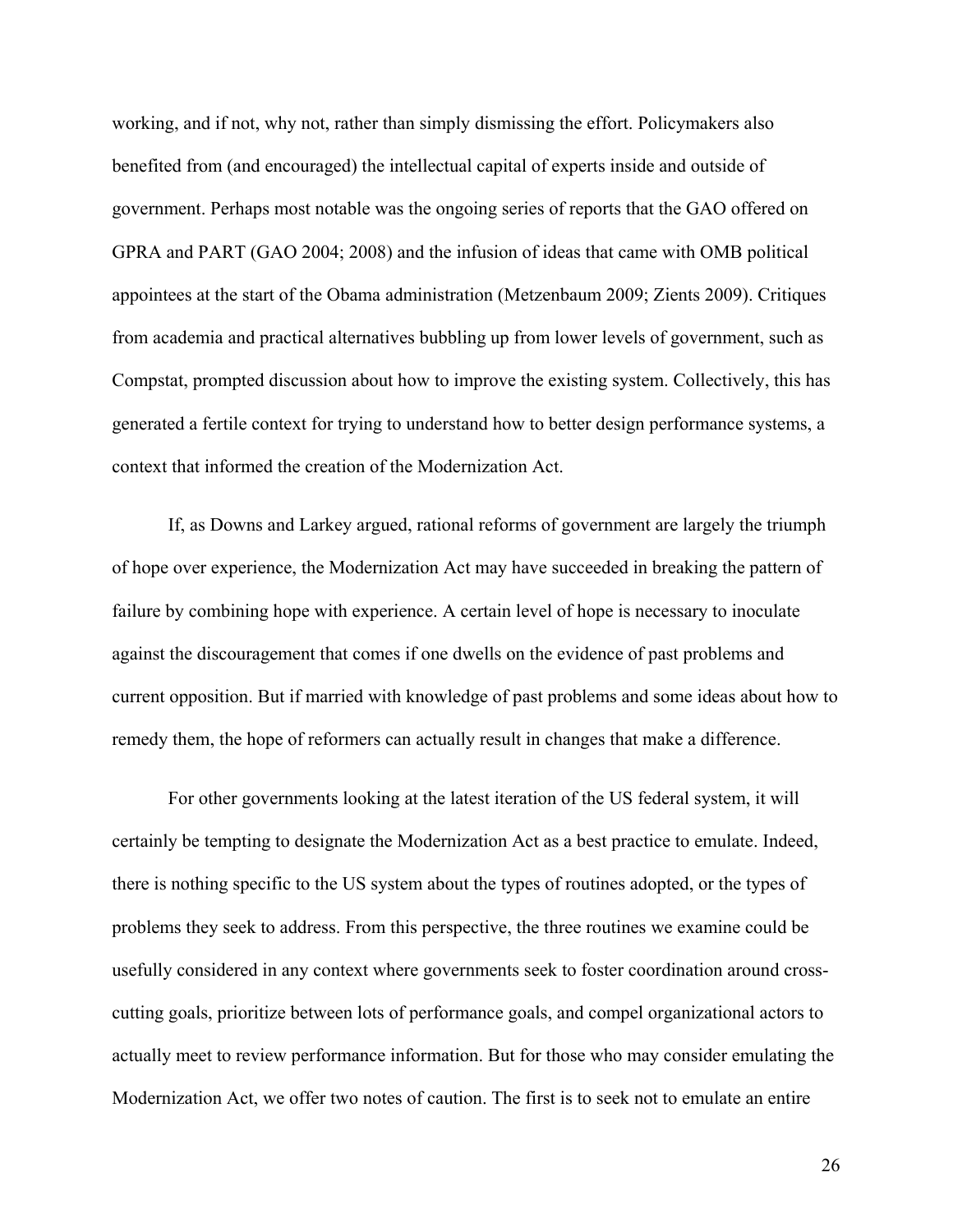performance system, but specific performance routines that are expected to result in specific behavioral changes. This allows for a grounded causal reasoning frequently absent in the making of public management reforms, as well as for clear hypotheses that can be later tested to assess the reform's effect. Second, as we note above, the Modernization Act arose from an adaptive incrementalism, where policymakers made changes based on assessments of what had gone wrong in the past, and new ideas (some of which were adapted from elsewhere), but not on the wholesale adoption of another system. The introduction of performance routines should similarly be informed by the existing context, including the detritus of past reforms, and how new routines will interact with that context.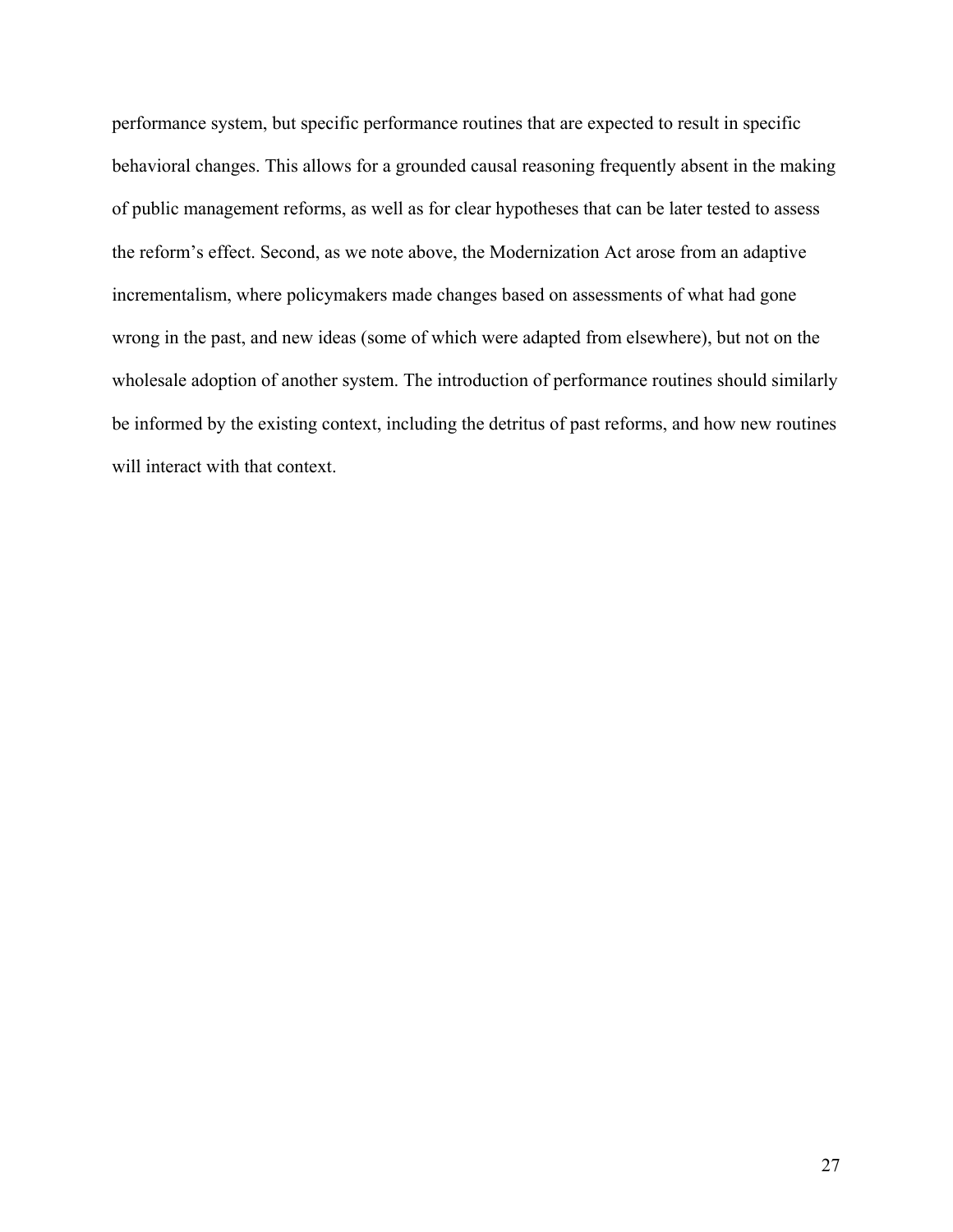# **Endnotes**

<sup>1</sup> For a fuller assessment of the empirical research on PART, see Moynihan 2013.

 $\overline{a}$ 

<sup>2</sup> This rhetorical framing is broad enough to invite little dissent, and indeed echoes a quote from President Bush that was used his President's Management Agenda (OMB 2001, 27): "Government should be results-oriented -guided not by process but guided by performance. There comes a time when every program must be judged either a success or a failure. Where we find success, we should repeat it, share it, and make it the standard. And where we find failure, we must call it by its name. Government action that fails in its purpose must be reformed or ended."

<sup>3</sup> For questions on involvement in quarterly reviews for prior skip questions where individuals indicated they had no knowledge of reviews, we infer this to mean they are not involved in the reviews. This step was done to preserve observations in the analysis. If our inference is incorrect (people who have not heard of the reviews are still subject to their influence) this should reduce the precision of our estimates, but in ways that disfavor the finding that reviews are associated with use.

4 For CAP and agency goals, we counted managers as involved if they reported "any involvement" for all three items that make up each index. We cannot provide a reliable percentage of managers whose programs have been subject to reviews because of the structure of the survey: all managers who stated that they were generally not familiar with quarterly reviews skipped by a default "programs have been subject to reviews" question. We therefore report the percentage of managers actively involved in the review process as the most reliable indicator of involvement. The key distinction is that not all managers whose programs are subject to reviews will indicate that they are actively involved in these reviews.

<sup>5</sup> To run pooled models, missing values had to be conserved for the PART and the Modernization Act variables in order to allow cross-wave comparisons. The advantages of pooled models over the comparison of separate 2007 and 2012 models are that they can make use of the fact that both survey waves have identical variables, and that the standard errors of pooled models are more reliable because these models provide t-value estimates based on a constant sample size.

<sup>6</sup> There are some minor differences in method with Moynihan and Lavertu (2012) – we use the full-range of all GPRAMA and PART variables, not dichotomous measures, cluster standard errors at the agency level rather than use agency fixed effects, and estimate the underlying factors behind performance information use scales rather than use the actual ordinal scales. These differences reflect marginal methodological preferences, and our results are robust to either approach.

<sup>7</sup> If we were to include the CAP, agency priority goal and quarterly reviews in the same model, CAP goals have significant effects on information use across models, while the agency priority goals are more associated with passive use and quarterly reviews more with the other three purposeful uses. Given the additional collinearity this introduces into the models, we are reluctant to assert a great deal of confidence in the precision of these results. Furthermore, all three routines are by definition conceptually connected, which is why it makes more sense to combine them into a summative GPRAMA index than estimate mutually controlled coefficients for each routine.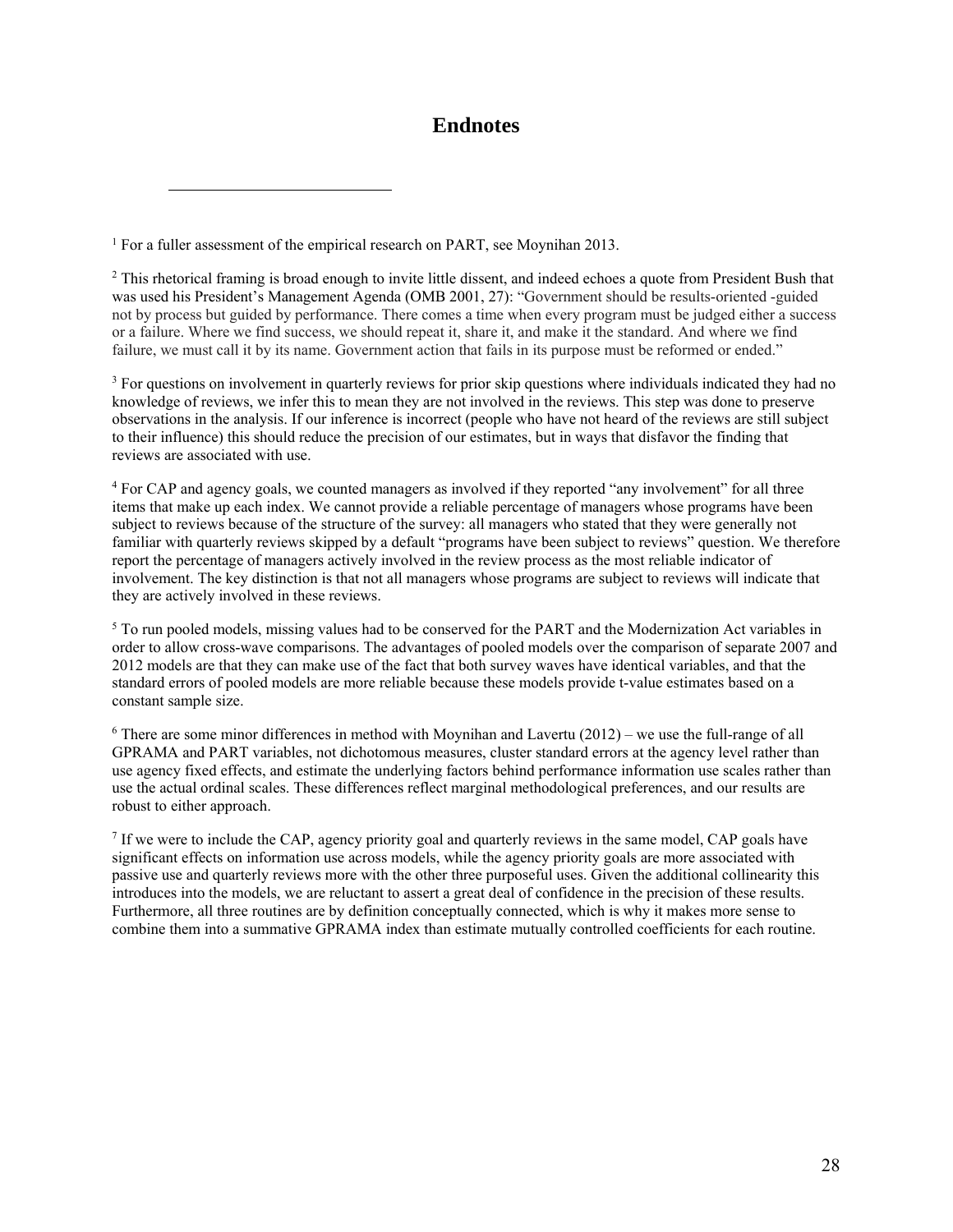# **References**

- Adler, Paul, Barbara Goldoftas, and David Levine. 1999. Flexibility versus Efficiency? A Case Study of Model Changeovers in the Toyota Production System. *Organization Science*   $10(1)$ : 43–68.
- Andrews, Rhys, James Downe, and Valeria Guarneros-Meza. 2013. Contracting for Social Cohesion: Can Local Area Agreements Make a Difference? Forthcoming in *Policy & Politics*, doi: 10.1332/030557312X655657.
- Behn, Robert. 2014. *The PerformanceStat Potential: A Leadership Strategy for Producing Results.* Washington D.C.: Brooking Institution.
- Boyne, George. 2010. Performance management: Does it work? In *Public management and performance: Research directions*, edited by Richard Walker, George Boyne, and Gene Brewer, 207-26. New York: Cambridge University Press.
- Boyne, George, and Alex Chen. 2007. Performance Targets and Public Service Improvement. *Journal of Public Administration Research and Theory* 17(3): 455–77.
- Broadnax, Walter, and Kevin Conway. 2001. *The Social Security Administration and Performance Management,* In *Quicker, Better, Cheaper: Managing Performance in American Government*, edited by Dall Forsythe, 143–77. Albany: Rockefeller Institute Press
- Committee on Homeland Security and Governmental Affairs 2010. *GPRA Modernization Act of 2010.* Washington D.C.: Government Printing Office.
- Downs, George, and Patrick Larkey. 2010. *The Search for Government Efficiency.* Philadelphia: Temple University Press.
- Dull, Matthew. 2009. Results-Model Reform Leadership: Questions of Credible Commitment. *Journal of Public Administration Research and Theory* 19(2): 255–284.
- Fountain, Jane. *GPRA Modernization Act of 2010: Examining Constraints to, and Providing Tools for, Cross-Agency Collaboration*. Washington D.C.: Administrative Conference of the United States.
- Frederickson, David, and H. George Frederickson. *Measuring the Performance of the Hollow State*. Georgetown University Press, 2006.
- Frisco, Velda, and Odd Stalebrink. 2008. Congressional Use of the Program Assessment Rating Tool. *Public Budgeting and Finance* 28(2): 1–19.
- Gerrish, Ed, and Po-Ju Wu. 2013. Performance Management and Change in Public Organizations", in *Meta-Analysis for Public Management and Policy*, edited by Evan Ringquist, 352–98. San Francisco Jossey-Bass.
- Government Accountability Office (GAO). 2004. *Results-Oriented Government: GPRA Has Established a Solid Foundation for Achieving Greater Results*. Washington, DC: U.S. Government Printing Office. GAO-04-38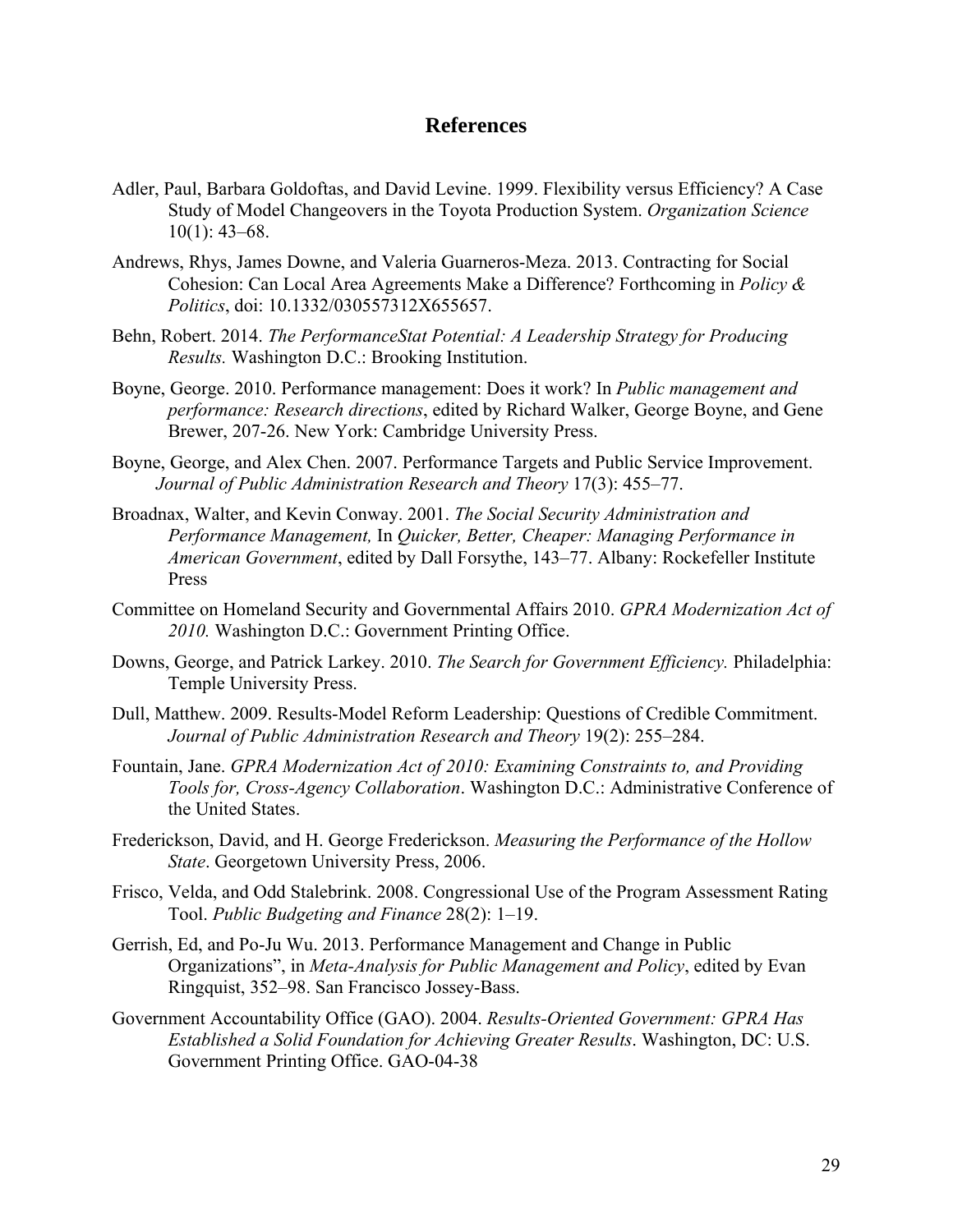- Government Accountability Office. 2008. *Government Performance: Lessons Learned for the Next Administration on Using Performance Information to Improve Results*. Washington, DC: U.S. Government Printing Office. GAO-08-1026T.
- Government Accountability Office. 2013. *Managing for Results: Executive Branch Should More Fully Implement the GPRA Modernization Act to Address Pressing Governance Challenges*. Washington, DC: U.S. Government Printing Office. GAO-13-518.
- Hatry, Harry, and Elizabeth Davies. 2011. *A Guide to Data-Driven Performance Reviews.*  Washington D.C.: IBM Center for the Business of Government.
- Heinrich, Carolyn. 2012. How Credible is the Evidence, and Does It Matter? An Analysis of the Program Assessment Rating Tool. *Public Administration Review* 72(1): 123–34.
- Jung, Chan. 2013. Navigating a Rough Terrain of Public Management: Examining the Relationship between Organizational Size and Effectiveness. *Journal of Public Administration Research and Theory* 23(3): 663–86.
- Kerr, Steven. 1975. On the Folly of Rewarding A while Hoping for B. *Academy of Management Journal* 18(4): 769–83.
- Kroll, Alexander. 2013. Explaining the Use of Performance Information by Public Managers: A Planned-Behavior Approach. Forthcoming in the *American Review of Public Administration*, doi: 10.1177/0275074013486180.
- Kroll, Alexander. 2014. Why Performance Information Use Varies Among Public Managers: Testing Manager-Related Explanations. Forthcoming in the *International Public Management Journal*.
- Lavertu, Stephane, David Lewis, and Donald Moynihan. 2013. Administrative Reform, Ideology and Bureaucratic Effort: Performance Management in the Bush Era. *Public Administration Review* 73(6): 845–57.
- Levitt, Barbara, and James March. 1988. Organizational Learning. *Annual Review of Sociology*  14: 319–40.
- McGuire, Michael. 2006. Collaborative Public Management: Assessing What We Know and How We Know It. *Public Administration Review* 66(s1): 33–43.
- Meier, Kenneth, and Laurence O' Toole. 2013. Subjective Organizational Performance and Measurement Error: Common Source Bias and Spurious Relationships. *Journal of Public Administration Research and Theory* 23(2): 429–56.
- Metzenbaum, Shelley. 2009. *Performance Management Recommendations for the New Administration*. Washington, DC: IBM Center for The Business of Government.
- Metzenbaum, Shelley. 2014. *Better Goals, Better Measures and Better Results.* Testimony to US Senate Committee on Homeland Security and Governmental Affairs. http://www.hsgac.senate.gov/download/?id=5571acf2-60dc-428d-9607-44879e366359
- Moynihan, Donald. 2005. Goal-based Learning and the Future of Performance Management. *Public Administration Review* 65(2): 203–16*.*
- Moynihan, Donald. 2008. *The Dynamics of Performance Management: Constructing Information and Reform*. Washington D.C.: Georgetown University Press.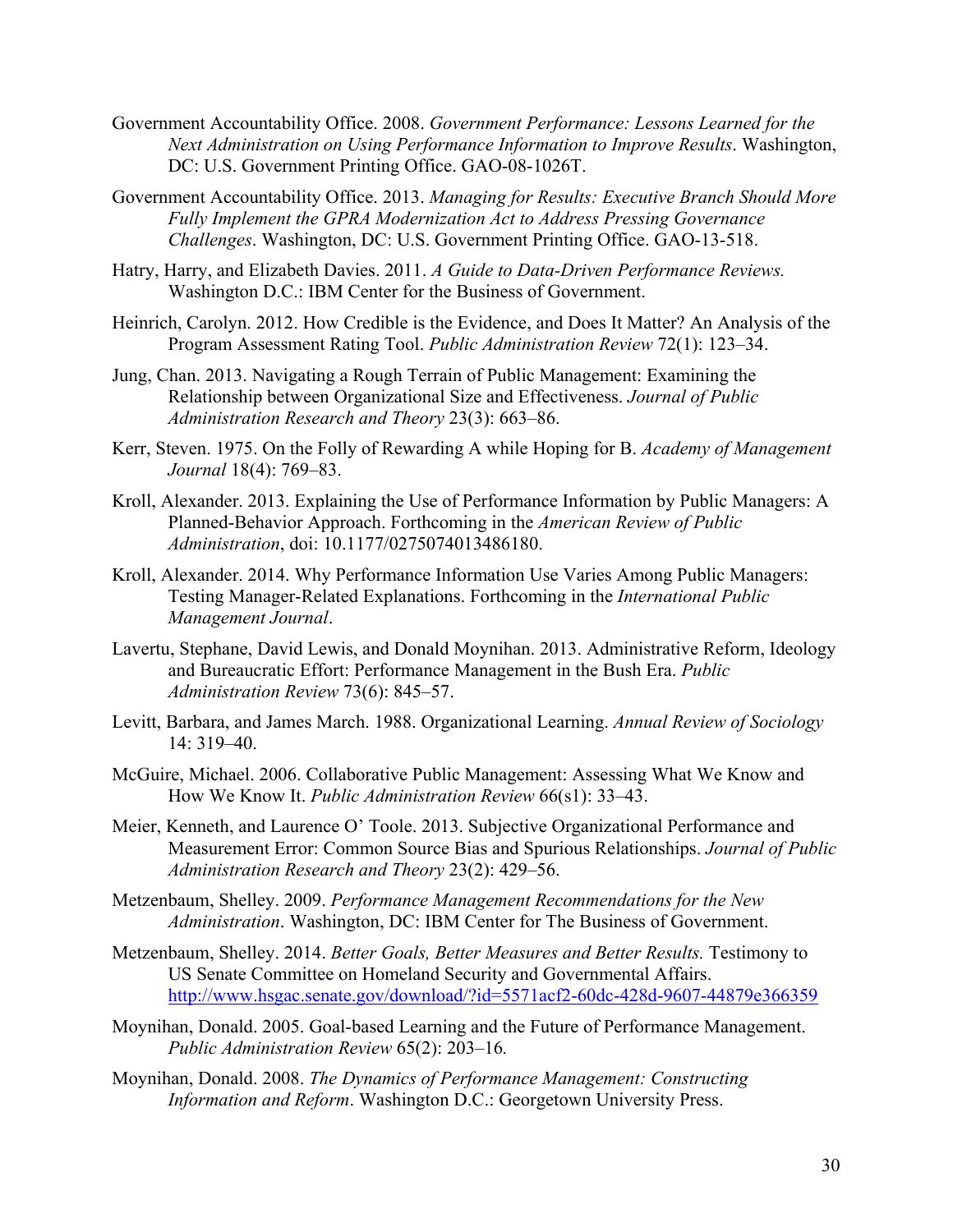- Moynihan, Donald. 2013. Advancing the Empirical Study of Performance Management What We Learned From the Program Assessment Rating Tool. *American Review of Public Administration* 43(5): 499–517.
- Moynihan, Donald, and Stéphane Lavertu. 2012. Does Involvement in Performance Reforms Encourage Performance Information Use? Evaluating GPRA and PART. *Public Administration Review* 72(4): 592–602.
- Moynihan, Donald, and Sanjay Pandey. 2010. The Big Question for Performance Management: Why do Managers Use Performance Information? *Journal of Public Administration Research and Theory* 20(4): 849–66.
- Moynihan, Donald, Sanjay Pandey, and Bradley Wright. 2012. Prosocial Values and Performance Management Theory: The Link between Perceived Social Impact and Performance Information Use. *Governance* 25(3): 463–83.
- OECD (Organization for Economic Co-operation and Development). 2007. *Performance Budgeting in OECD Countries.* Paris: OECD.
- OECD. 2013. *Strengthening Budget Institutions in OECD Countries: Results of the 2012 OECD Budget Practices And Procedures Survey - Draft*. Paris: OECD.
- Office of Management and Budget (OMB). 2001. *The President's Management Agenda*. Washington, DC: Government Printing Office
- Office of Management and Budget. 2009. *The President's Budget for Fiscal Year 2010*: *Analytical Perspectives.* Washington D.C.: Government Printing Office.
- Provan, Keith, and Robin Lemaire. 2012. Core Concepts and Key Ideas for Understanding Public Sector Organizational Networks: Using Research to Inform Scholarship and Practice. *Public Administration Review* 72(5): 638–48.
- Rabovsky, Thomas. 2014. Using Data to Manage for Performance at Public Universities. *Public Administration Review* 74(2): 260–72.
- Radin, Beryl. 2000. The Government Performance and Results Act (GPRA) and the Tradition of Federal Management Reform: Square Pegs in Round Holes?" *Journal of Public Administration Research and Theory* 10(1): 111–35.
- Radin, Beryl. 2012. *Federal Management Reform in a World of Contradictions*. Washington D.C.: Georgetown University Press.
- Schick, Allen. "Getting performance measures to measure up." In *Quicker, Better, Cheaper: Managing Performance in American Government*, edited by Dall Forsythe, 39-60. Albany: Rockefeller Institute Press
- Shteynberg, Garriry, and Adam Galinsky. 2011. Implicit Coordination: Sharing Goals with Similar Others Intensifies Goal Pursuit. *Journal of Experimental Social Psychology* 47(6): 1291–294.
- White, Joseph. 2012. Playing the Wrong PART: The Program Assessment Rating Tool and the Functions of the President's Budget. *Public Administration Review* 72(1): 112–21.
- Zients, Jeffery. 2009. Statement Before the Budget Committee United States Senate, October 29. http://www.whitehouse.gov/sites/default/files/omb/assets/testimony/Zients\_102909.pdf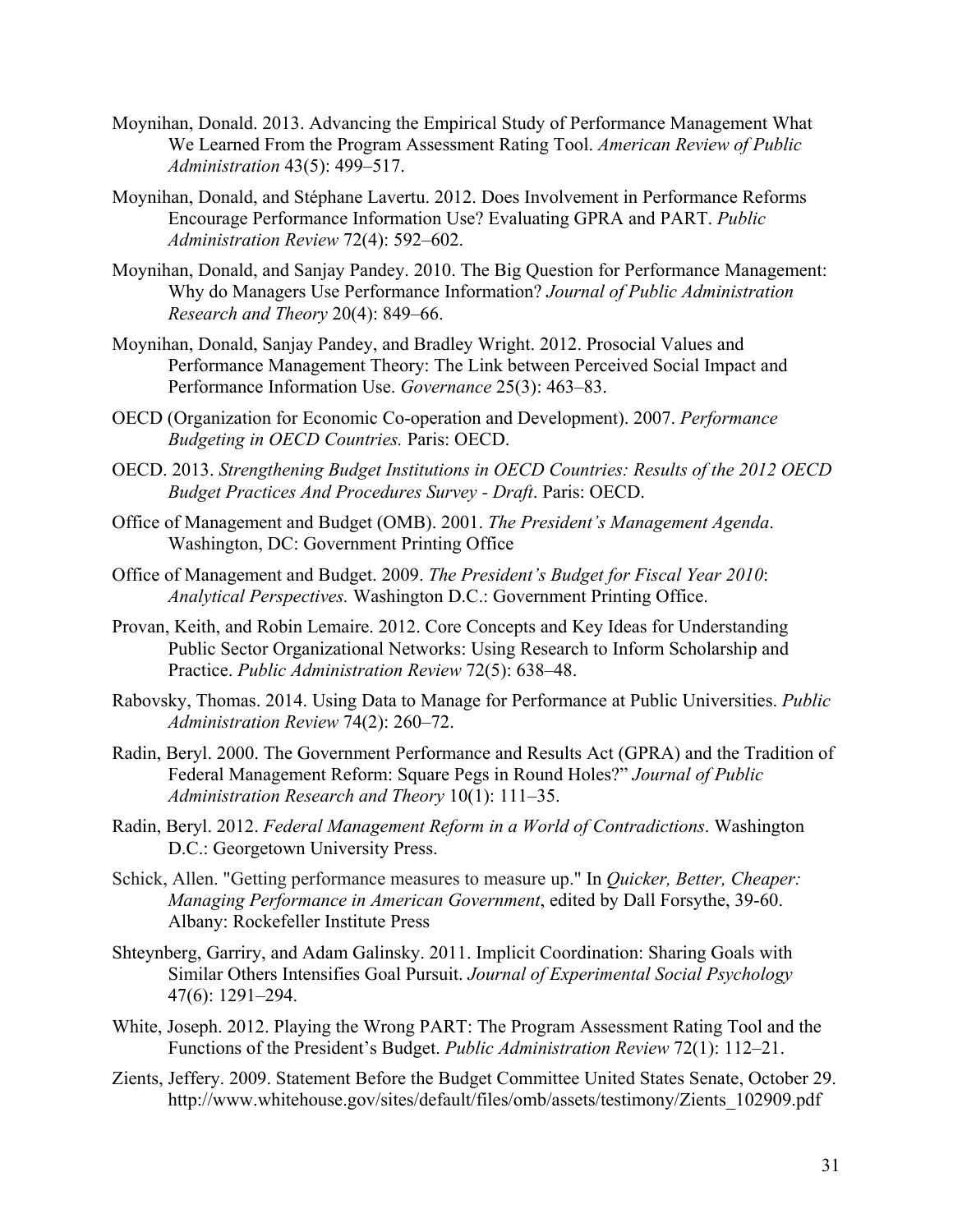# **Appendix: Independent Variables**

| <b>Variable</b>                                                                          | Operationalization                                                                                                                                                                                                                                                                                                                                                                                                                                                                                                                                                                                                                                                                                                                                                                                                                                                                                                                                                                                                                                                                                                                                                         | 2007                   |              | 2013                   |                |
|------------------------------------------------------------------------------------------|----------------------------------------------------------------------------------------------------------------------------------------------------------------------------------------------------------------------------------------------------------------------------------------------------------------------------------------------------------------------------------------------------------------------------------------------------------------------------------------------------------------------------------------------------------------------------------------------------------------------------------------------------------------------------------------------------------------------------------------------------------------------------------------------------------------------------------------------------------------------------------------------------------------------------------------------------------------------------------------------------------------------------------------------------------------------------------------------------------------------------------------------------------------------------|------------------------|--------------|------------------------|----------------|
|                                                                                          | Unless otherwise stated, agreement with the items is measured using a 5-point Likert scale.                                                                                                                                                                                                                                                                                                                                                                                                                                                                                                                                                                                                                                                                                                                                                                                                                                                                                                                                                                                                                                                                                | $\mathbf n$<br>(Range) | Mean<br>(SD) | $\mathbf n$<br>(Range) | Mean<br>(SD)   |
| Involvement in<br>cross-agency<br>priority goals<br>(CAP Goals),<br>$\alpha = 0.77$      | (After listing of existing cross-agency goals): To what extent, if at all, do you agree with the<br>following statements as they relate to one or more of the cross-agency priority goals listed above?<br>I have been involved in creating the cross-agency goals; The program(s)/operation(s)/ project(s) I<br>have been involved in contribute to the achievement of one or more cross-agency priority goals; I<br>have collaborated outside of my program(s)/operation(s)/project(s) to help achieve the cross-agency<br>priority goals.                                                                                                                                                                                                                                                                                                                                                                                                                                                                                                                                                                                                                               |                        |              | 1,545<br>$(1-5)$       | 2.52<br>(1.04) |
| Involvement in<br>high-priority<br>goals (Agency<br>Goals), $\alpha=0.73$                | (After listing of agency priority goals) To what extent, if at all, do you agree with the following<br>statements as they relate to [agency name] priority goals?<br>I have been involved in creating my agency's priority goals; The program(s)/operation(s)/ project(s)<br>I am involved with contribute to the achievement of one or more of my agency's priority goals; I<br>have collaborated outside of my program(s)/operation(s)/project(s) to help achieve one or more of<br>my agency's priority goals.                                                                                                                                                                                                                                                                                                                                                                                                                                                                                                                                                                                                                                                          |                        |              | 1,995<br>$(1-5)$       | 2.91<br>(1.04) |
| Involvement in<br>data-driven<br>reviews<br>(Reviews)                                    | To what extent, if at all, do you agree with the following statements as they relate to [agency name]<br>quarterly performance reviews?<br>Overall, the program(s)/ operation(s)/project(s) that I am involved with has been the subject of these<br>reviews.                                                                                                                                                                                                                                                                                                                                                                                                                                                                                                                                                                                                                                                                                                                                                                                                                                                                                                              |                        |              | 2,721<br>$(0-5)$       | 1.27<br>(1.80) |
| Involvement in<br>well-run data-<br>driven reviews<br>(Review<br>Quality), $\alpha=0.92$ | To what extent, if at all, do you agree with the following statements as they relate to [agency name]<br>quarterly performance reviews?<br>These reviews are held on a regular, routine basis; These reviews focus on goals and objectives that<br>are aligned with my agency's strategic and performance plans; Agency leadership actively<br>participates in these reviews; These reviews include staff with relevant knowledge needed to<br>facilitate problem solving and identify improvement opportunities; My agency has the performance<br>information needed for these reviews; My agency has the capacity to analyze the information<br>needed for these reviews; Performance information for these reviews is communicated in an easy-<br>to-understand, useful format; My agency has a process in place for following up on problems or<br>opportunities identified through these reviews; Program managers/supervisors at my level are<br>recognized for meeting performance goals discussed at these reviews; Discussion at these reviews<br>provides a forum for honest, constructive feedback; The reviews have led to similar meetings at<br>lower levels |                        |              | 673<br>$(1-5)$         | 3.60<br>(0.85) |
| GPRAMA,<br>$\alpha = 0.62$                                                               | Additive index of CAP, Agency Goals, and Reviews, rescaled to 5 point scale                                                                                                                                                                                                                                                                                                                                                                                                                                                                                                                                                                                                                                                                                                                                                                                                                                                                                                                                                                                                                                                                                                |                        |              | 1,287<br>$(0-5)$       | 2.41<br>(1.01) |